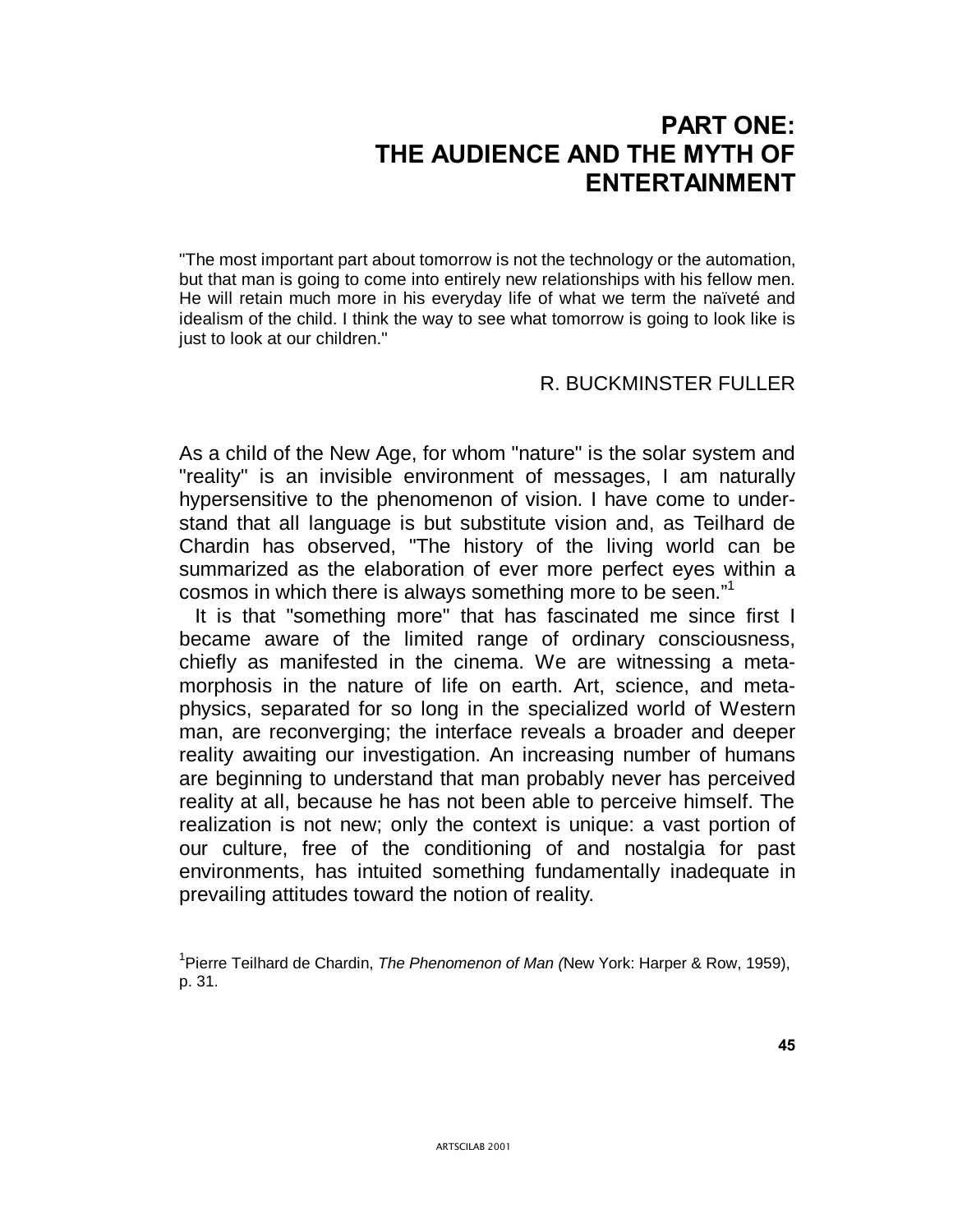In most languages of most cultures throughout history, seeing has been equated with understanding. The entire Indo-European linguistic system is filled with examples: *I see, ya vizhu, je vois.* Yet nearly twenty-four hundred years ago Plato asserted, "The world of our sight is like the habitation in prison."<sup>2</sup> Recent studies in anatomy, physiology, and anthropology have led to a similar conclusion.<sup>3</sup> We have come to see that we don't really see, that "reality" is more within than without. The objective and the subjective are one.

At the same time, science has taught that there is no purely physical reason for the disparity between apprehending and comprehending. We know, for example, that thirty-eight percent of fibers entering or leaving the central nervous system are in the optic nerve. It is estimated that as much as seventy-five percent of information entering the brain is from the eyes. Current research indicates approximately one hundred million sensors in the retina and only five million channels to the brain from the retina. There is a great deal of evidence to suggest that information processing is done in the eye before data are passed to the brain.<sup>4</sup>

The metaphysical space that separates father and son so dramatically in what we call the generation gap was manifested on a global scale on July 20, 1969. In television's elaborate movie-like subjective-camera "simulation" of the first moon landing, the history of subjective art with its emphasis on content came into total confrontation with the history of objective art and its emphasis on process. As we saw the event, reality was not half as "real" as the simulation because it was the reality of a process of perception. We were seeing nothing but videospace; the simulated reality turned out to be only the reality of a simulation. Objective awareness of a subjective process was all that mattered, and history's simulation suddenly became irrelevant. Thousands of years of theatrical

<sup>2</sup>Plato, *The Republic,* Book VIII, *ca.* 390 B.C.

<sup>3</sup> Extensive research on physiological conditioning is found in *The Influence of Culture on Visual Perception,* by Marshall H. Segall, Donald T. Campbell, and Melville J. Herskovits (Indianapolis: Bobbs-Merrill, 1966).

<sup>4</sup>F. R. Sias, Jr., "The Eye as a Coding Mechanism," *Medical Electronic News,* quoted in: Nels Winkless and Paul Honore, "What Good Is a Baby?" *Proceedings of the AFIPS 1968 Fall Joint Computer Conference.*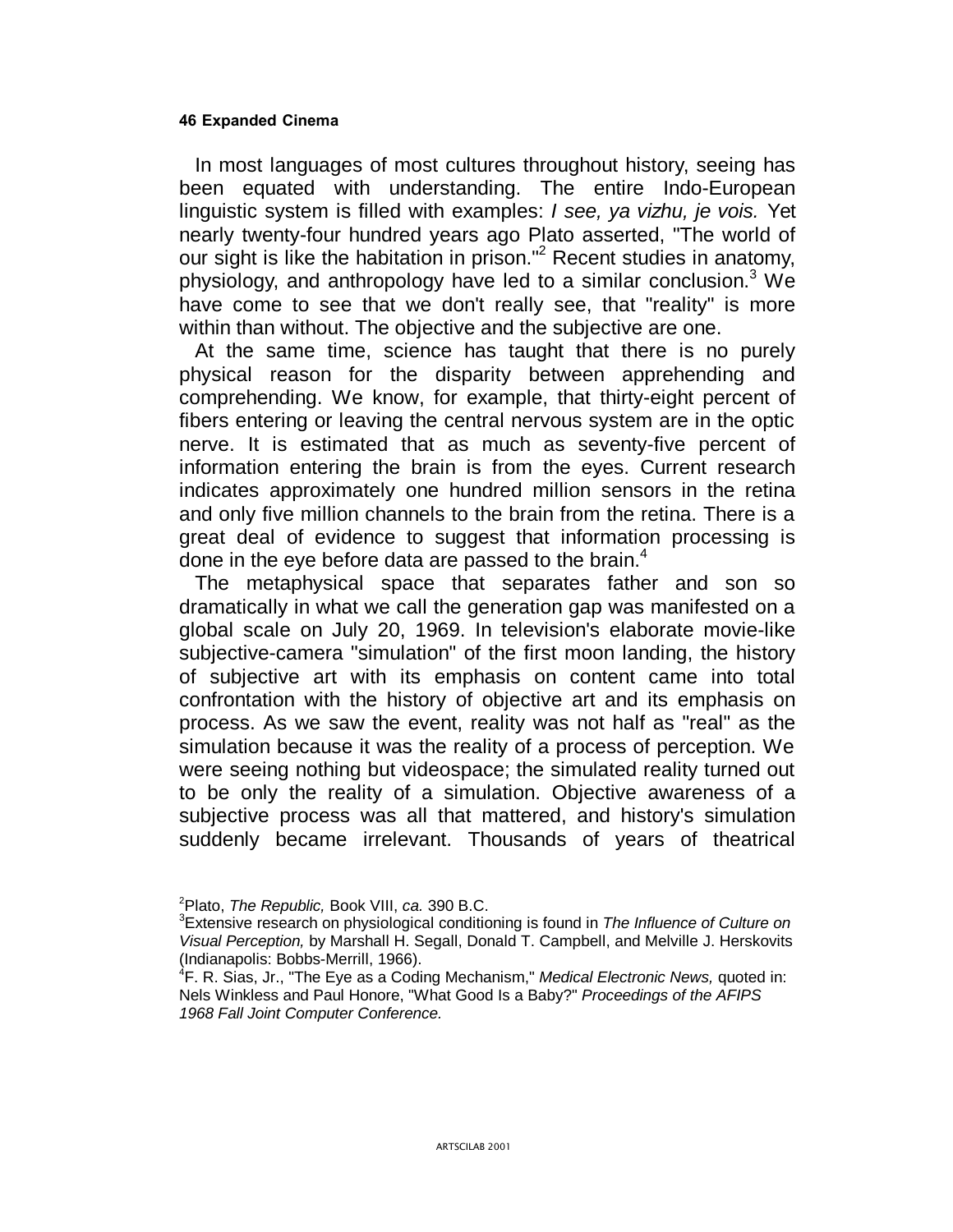tradition were demolished in two hours before an audience of four hundred million world persons.

In the ascending spiral of evolution each new generation absorbs the experiences of the previous level and expands upon them. Teilhard has termed this *hominization,* the process by which the original protohuman stock becomes increasingly more human, realizing more of its possibilities. This "consciousness expansion" has reached a velocity of evolutionary acceleration at which several transformations occur within the life-span of a single generation. Because of mankind's inevitable symbiosis with the mind-manifesting hallucinogens of the ecology on the one hand, and his organic partnership with machines on the other, an increasing number of the inhabitants of this planet live virtually in another world. The messages to be discussed in this book are of that world.

It is a world infinitely more natural and complete than that of commercial cinema or television, which is used to confirm the existing consciousness rather than to expand it. Art is the language through which we perceive new relationships at work in the environment, both physical and metaphysical. Indeed, art is the essential instrument in the very development of that consciousness. As Hermann Hesse observed, every important cultural gesture comes down to a morality, a model for human behavior concentrated into a gesture. Whitehead found it to be "the ultimate morality of the mind." Perhaps never before has a new model for human behavior been needed so urgently as today.

We who are about to inherit the earth from our fathers will receive it with a brave new design. We see the whole earth and thus we see the illusion that has characterized life upon it. We cannot accept the truths and values of a world in which we no longer live. We are a generation of desperadoes. We move across the landscape with bold abandon because we intuit that the birth certificate is the only credit card. The word "utopian" is not anathema to us because we know that the illusion can be shattered within our own lifetimes, that the industrial equation means practical utopianism for the first time in history.

Our grasp of these realities is inarticulate; we cannot speak it. We are haunted by our own disenchantment and alienation as much as our parents are offended by it. The human condition, as this millen-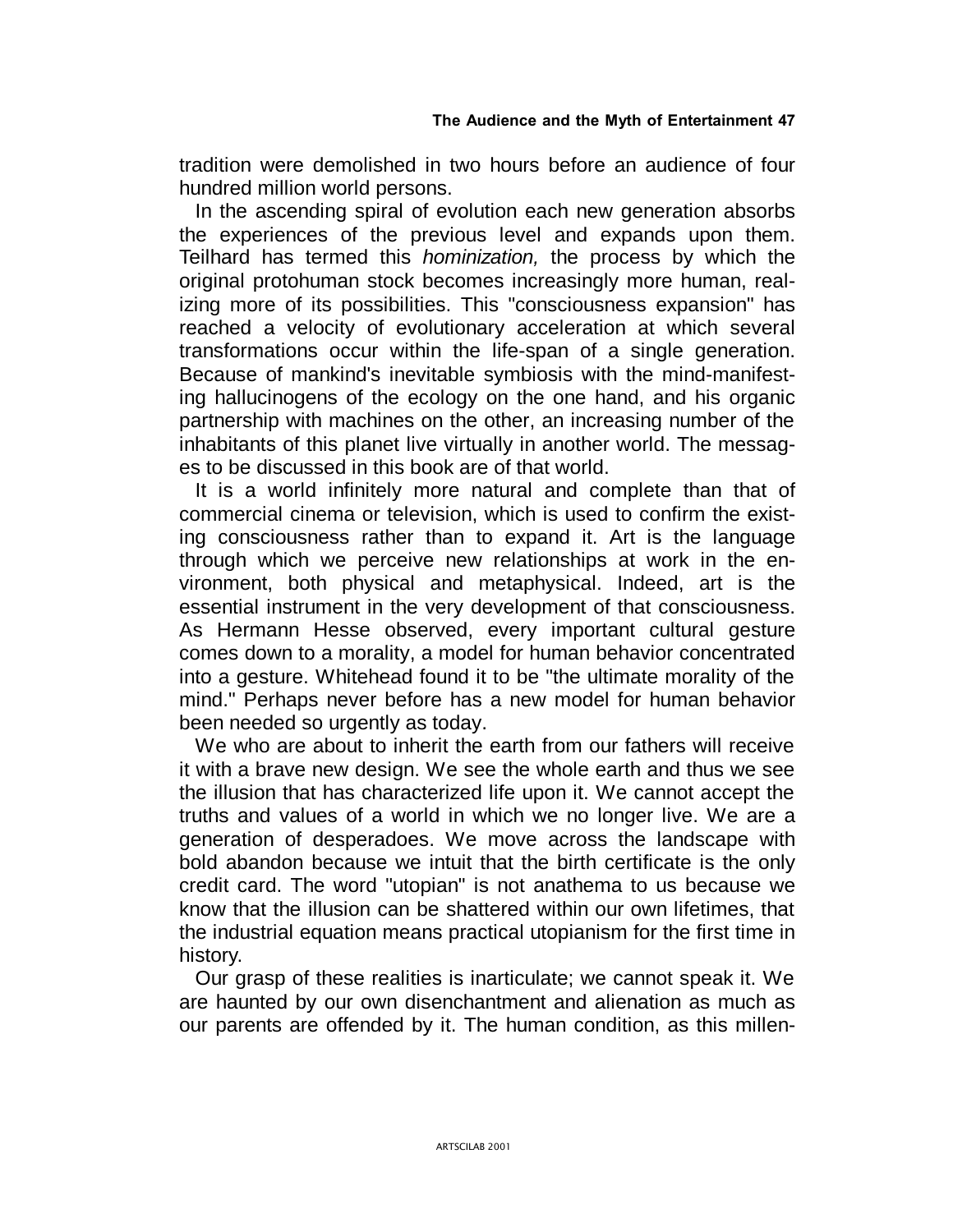nium draws to a close, is one of decreasing intervals between increasing emergencies until nothing but emergency exists. We have nothing to lose. Spiritually we have nothing to lose because there is only sorrow in the values of the past and we have no tears left. Physically we have nothing to lose because we know that wealth can neither be created nor spent, that it goes nowhere and always increases with use.

"In this century alone we have gone from less than one percent of humanity being able to survive in appreciable health and comfort to forty-four percent of humanity surviving at a standard of living unexperienced or undreamed of before. This utterly unpredicted synergetic success occurred within only two-thirds of a century despite continually decreasing metallic resources per each world person ... the world total of seventy billion dollars in mined gold represents only three one-thousandths of one percent of the value of the world's organized industrial production resources."<sup>5</sup>

Within the larger context of radical evolution there are many local revolutions. One of them is the revolution of expectations that burns in the minds of the new consciousness. Eskimo children who've never seen a wheeled vehicle can identify the types of aircraft flying over the North Pole. Young Dyaks in the longhouses of equatorial Borneo listen to the Beatles on transistor radios. Teenage Bedouins wandering the Sahara hear Nasser's radio telling how Vietnamese children are being slaughtered half the world away.<sup>6</sup>

Dylan swears he sees his reflection so high above the wall upon which he once drew conclusions. Seeing that reflection is the revolution. It tells us old reasons for doing things that no longer exist. "There's less to do because circumstances do it for us: the earth. Art has obscured the difference between art and life; now life will obscure the difference between life and art."<sup>7</sup> We no longer need to prove our right to live. We're struggling in the toil of old realities,

<sup>5</sup> R. Buckminster Fuller, *Operating Manual for Spaceship Earth (*Carbondale, Ill.: Southern Illinois University Press, 1969), pp. 82, 95.

<sup>6</sup>Ritchie Calder, "The Speed of Change," *Bulletin of the Atomic Scientists* (December, 1965).

<sup>7</sup> John Cage, *A Year from Monday (*Middletown, Conn.: Wesleyan University Press, 1968), pp. 9, 19.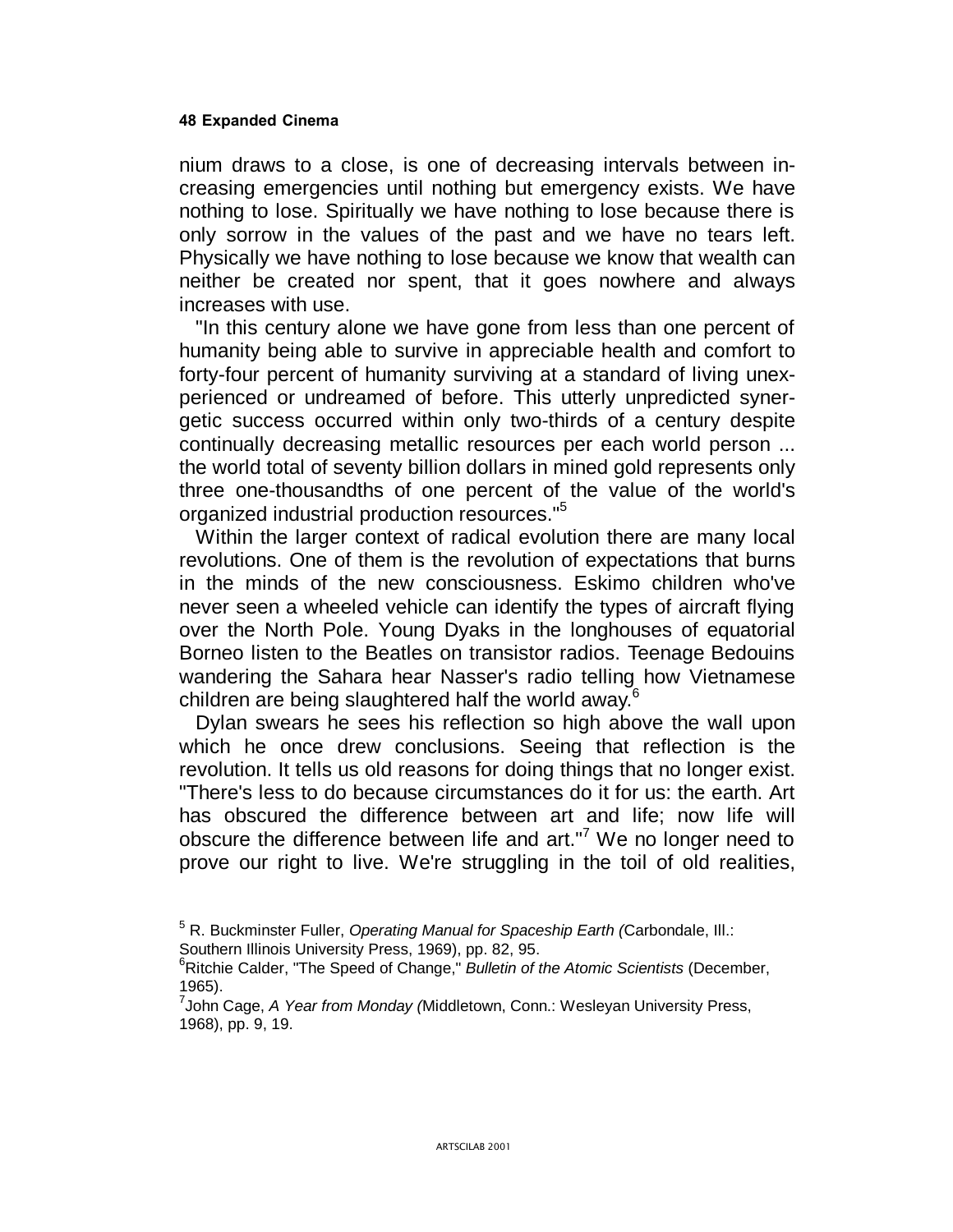stranded from our conscience, doing our best to deny it. We are tragically in need of new vision: expanded cinema is the beginning of that vision. We shall be released. We will bring down the wall. We'll be reunited with our reflection.

I'm writing at the end of the era of cinema as we've known it, the beginning of an era of image-exchange between man and man. The cinema, said Godard, is truth twenty-four times a second. The truth is this: that with the possibility of each man on earth being born a physical success there is no archetypal Man whom one can use in the culturally elitist manner and each man becomes the subject of his own study. The historical preoccupation with finding the one idea that is Man will give way to the idea that earth is, and then to the idea of other earths.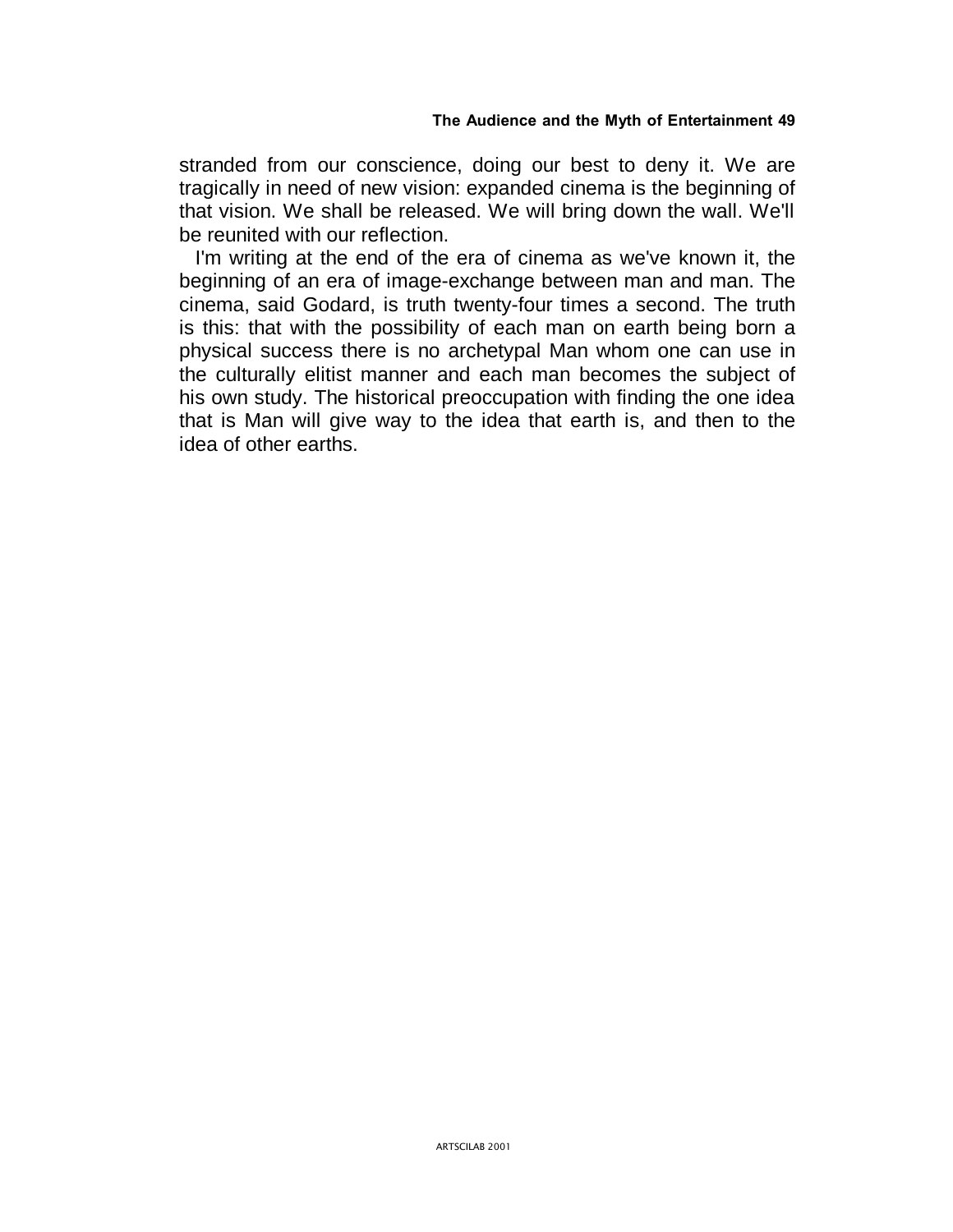### **Radical Evolution and Future Shock in the Paleocybernetic Age**

It is perhaps not coincidental that Western youth has discovered the *I Ching,* or *Book of Changes,* on a somewhat popular level as we move into the final third of the twentieth century. Change is now our only constant, a global institution. The human ecological biosphere is undergoing its second great transition, destined to be even more profound than the invention of agriculture in the Neolithic Age. If we can't see the change, at least we can feel it. Future shock affects our psyche and our economy just as culture shock disorients the Peace Corps worker in Borneo.

It is said that we are living in a period of revolution. But nothing sells like freedom: Revolution is big business. As the physicist P. W. Bridgman once said, the true meaning of a term is found by observing what a man does with it, not what he says about it. Since the phenomenon we call revolution is worldwide, and since it's felt in every human experience, perhaps we might think of it not as revolution but as *radical evolution.* Revolution is basically the same whether defined by Marx or the *I Ching:* removal of the antiquated. But revolution replaces one status quo with another. Radical evolution is never static; it's a perpetual state of polarization. We could think of it as *involuntary revolution,* but whatever terminology we apply that's the condition of the world today, the environment with which the artist must work. Radical evolution would be kinder if it were better understood; but it won't be so long as commercial entertainment cinema continues to represent a "reality" that doesn't exist.

Sociologist Alvin Toffler has stressed ephemerality as a chief aspect of radical evolution: "Smith Brothers Cough Drops, Calumet Baking Soda, Ivory Soap, have become institutions by virtue of their long reign in the marketplace. In the days ahead, few products will enjoy such longevity. Corporations may create new products knowing full well they'll remain on the market for only a matter of a few weeks or months. By extension, the corporations themselves as well as unions, government agencies and all other organiza-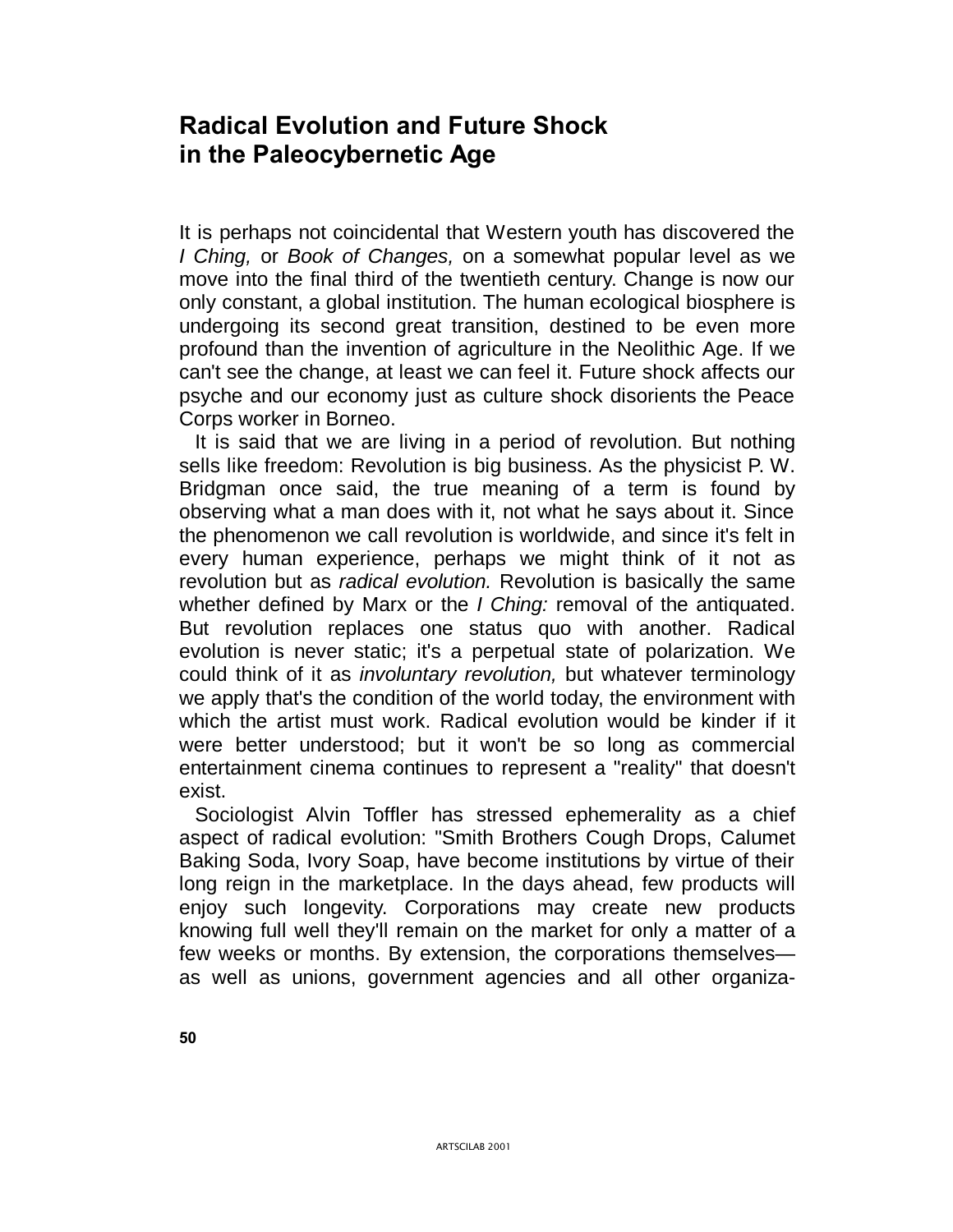### **Radical Evolution and Future Shock in the Paleocybernetic Age 51**

tions— may either have shorter life-spans or be forced to undergo incessant and radical reorganization. Rapid decay and regeneration will be the watchwords of tomorrow."<sup>8</sup> Toffler observes that no reasonable man should plan his life beyond ten years; even that, he says, is risky. When parents speak of their sons becoming lawyers they are deceiving themselves and their sons, according to the sociologist, "Because we have no conception of what being a lawyer will mean twenty years hence. Most probably, lawyers will be computers." In fact, we can't be sure that some occupations will even exist when our children come of age. For example, the computer programmer, a job first created in the 1950's, will be as obsolete as the blacksmith within a decade; computers will reprogram and even regenerate themselves (IBM recently announced a new computer that repairs itself).

John McHale, coauthor of the *World Design Science Decade* documents with Buckminster Fuller, emphasizes expendability and impermanence in radical evolution: "Use value is replacing ownership value. For example, the growth of rental and services not only in automobiles and houses, but from skis to bridal gowns to heirloom silver, castles and works of art... our personal and household objects, when destroyed physically or outmoded symbolically, may be replaced by others exactly similar. A paper napkin, a suit, a chair, an automobile, are items with identical replacement value. Metals in a cigarette lighter today may be, within a month or year, part of an auto, lipstick case or orbiting satellite... the concept of permanence in no way enables one to relate adequately to our present situation."<sup>9</sup>

McHale has seen the need for a totally new world view as radical evolution speeds farther from our grasp. "There's a mythology abroad which equates the discovery and publication of new *facts*  with new *knowledge.* Knowledge is not simply accumulated facts but the reduction of unrelated and often apparently irrelevant facts into new conceptual wholes."<sup>10</sup> He's talking about completely new ways

<sup>&</sup>lt;sup>8</sup> Alvin Toffler, "The Future as a Way of Life," *Horizon* (Summer, 1965).<br><sup>9</sup>John McHale, "The Plastic Parthenon," *Dotzero (*Spring, 1967).

<sup>10</sup>John McHale, "Information Explosion— Knowledge Implosion," *Good News,* eds. Edwin Schlossberg and Lawrence Susskind (New York: Columbia University Press, 1968)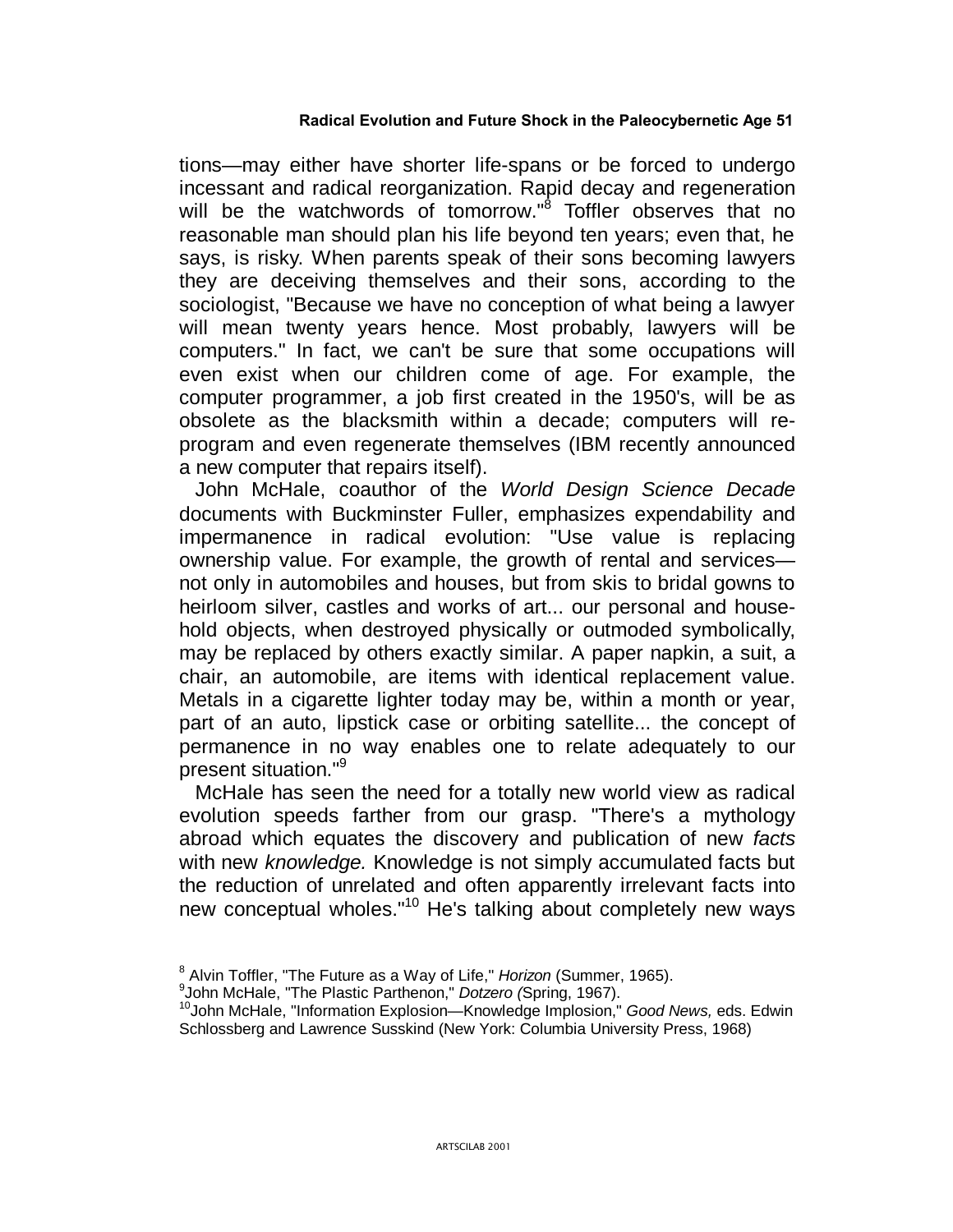of looking at the world and everything in it. This is proposition far more profound than mere political revolution, which Krishnamurti has characterized as "The modification of the right according to the ideas of the left."<sup>11</sup> The new consciousness transcends both right and left. We must redefine everything.

What happens to our definition of "intelligence" when computers, as an extension of the human brain, are the same size, weight, and cost as transistor radios? They're being developed through the microelectronics process of Large-Scale Integration.

What happens to our definition of "morality" when biochemists are about to unravel the secrets of the DNA/RNA interaction mechanism to create human life?

What happens to our definition of "man" when our next door neighbor is a cyborg (a human with inorganic parts)? There are several crude cyborgs in the world today.

What happens to our definition of "environment" when our video extensions bring us the reality of the solar system daily? What do we mean by "nature" under these circumstances? (McLuhan: "The first satellite ended nature in the conventional sense.")

What happens to our definition of "creativity" when a computer asks itself an original question without being programmed to do so? This has occurred several times.

What happens to our definition of "family" when the intermedia network brings the behavior of the world into our home, and when we can be anywhere in the world in a few hours?

What happens to our definition of "progress" when, according to Louis Pauwels: "For the really attentive observer the problems facing contemporary intelligence are no longer problems of progress. The concept of progress has been dead for some years now. Today it is a question of a change of state, a transmutation.''<sup>12</sup> Or Norbert Wiener: "Simple faith in progress is not a conviction belonging to strength but one belonging to acquiescence and hence to weakness."<sup>13</sup>

<sup>11</sup> J. Krishnamurti, *The First and Last Freedom* (Wheaton, III.: Quest Books, 1968), pp. 25, 26.

<sup>12</sup>Louis Pauwels, Jacques Bergier, *The Morning of the Magicians (*New York: Avon Books, 1968), pp. xxii, xxiii.

<sup>13</sup> Norbert Wiener, *The Human Use of Human Beings* (New York: Avon Books, 1967), p. 66.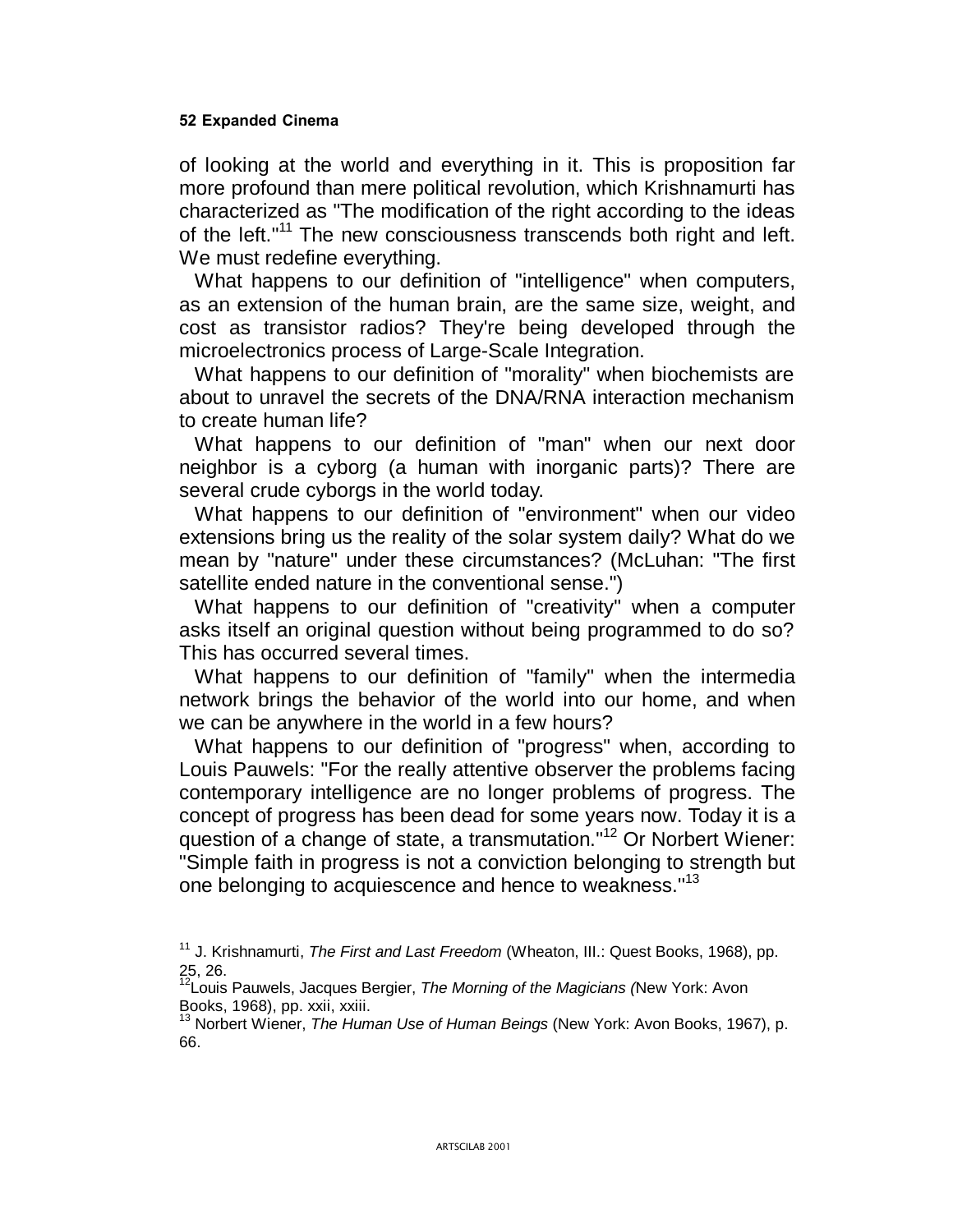### **Radical Evolution and Future Shock in the Paleocybernetic Age 53**

What happens to our definitions of "material" and "spiritual" when science has found no boundary between the two? Although it is still popularly assumed that the world is divided into animate and inanimate phenomena, virologists working at the supposed threshold between life and nonlife at the virus level have in fact discovered no such boundary. "Both animate and inanimate have persisted right across yesterday's supposed threshold in both directions... subsequently what was animate has become foggier and foggier... no life, per se, has been isolated."<sup>14</sup>

Indeed, what becomes of "reality" itself as science expands its mastery of the forces of the universe? "The paradox of twentiethcentury science consists of its *unreality* in terms of sense impressions. Dealing as it does in energy transformation and submicroscopic particles, it has become a kind of metaphysics practiced by a devoted priestly cult— totally as divorced from the common-sense notions of reality as was the metaphysics practiced by witch doctors and alchemists. It is not at all odd, then, to discover that the closer we come via the scientific method to 'truth,' the closer we come to understanding the 'truth' symbolized in myths."<sup>15</sup>

This, then, is merely a superficial glimpse at some of the phenomena that characterize the Paleocybernetic Age. Quite clearly man is in the paradoxical position of existing in a state of consciousness without being able to understand it. Man does not comprehend his relationship to the universe, either physical or metaphysical. He insists on "doing his thing" without the slightest notion of what his "thing" might be. This cosmic credibility gap exists primarily between the facts of scientific experience and the illusions of environmental conditioning as manifested in the global intermedia network.

<sup>14</sup> R. Buckminster Fuller, "Planetary Planning," text of the *Jawaharlal Nehru Memorial Lecture,* New Delhi, India, November 13, 1969.

<sup>15</sup> John N. Bleibtreu, *The Parable* of *the Beast (*New York: Collier Books, 1969), p. 112.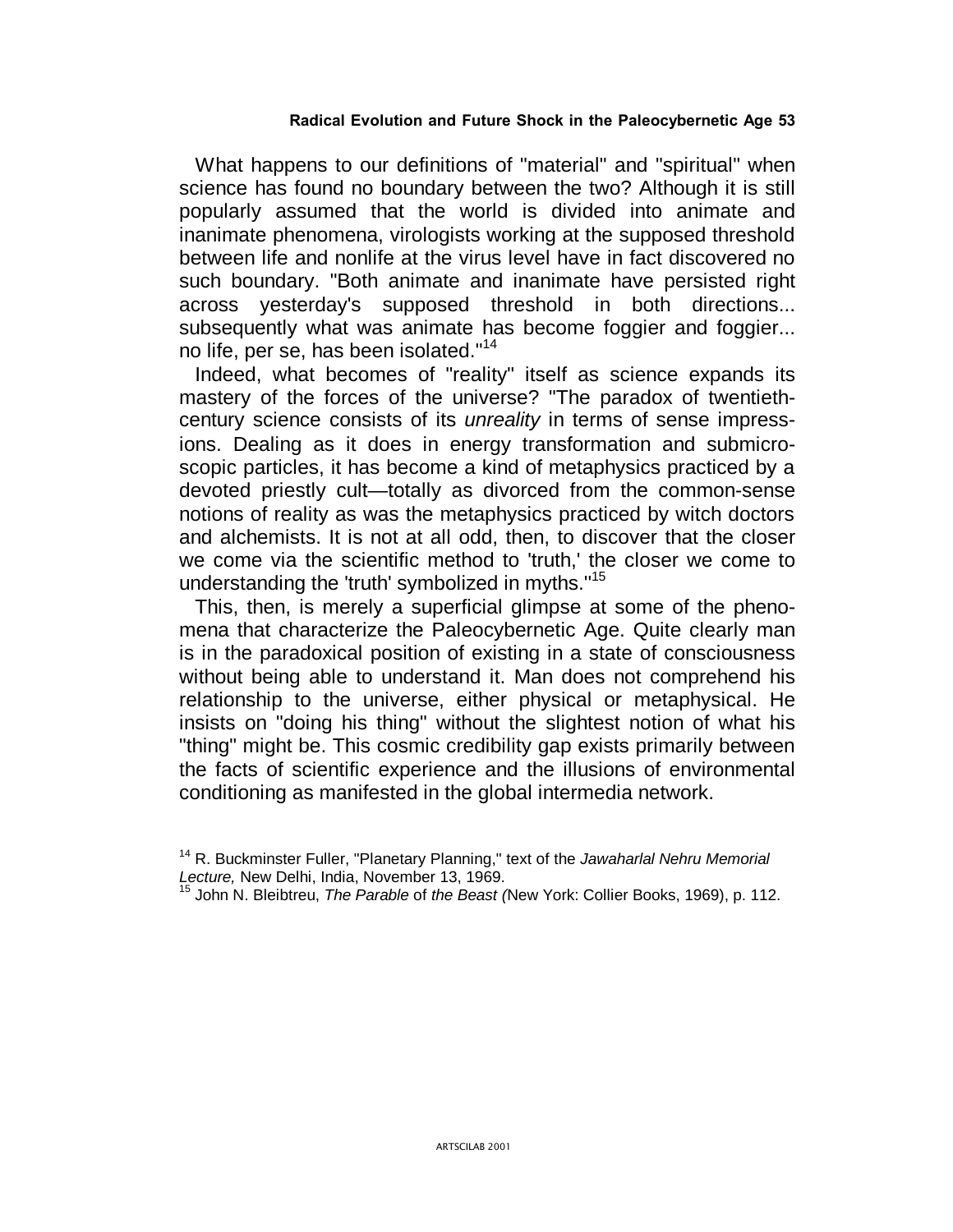### **The Intermedia Network as Nature**

The point I wish to make here is obvious yet vital to an understanding of the function of art in the environment, even though it is consistently ignored by the majority of film critics. It's the idea that man is conditioned by his environment and that "enviromnent" for contemporary man is the intermedia network. We are conditioned more by cinema and television than by nature. Once we've agreed upon this, it becomes immediately obvious that the structure and content of popular cinema is a matter of cardinal importance, at least as serious as most political issues, and thus calls for comment not from journalists but from those who work at the matter, artists themselves.

The cinema isn't just something *inside* the environment; the intermedia network of cinema, television, radio, magazines, books, and newspapers *is* our environment, a service environment that carries the messages of the social organism. It establishes meaning in life, creates mediating channels between man and man, man and society. "In earlier periods such traditional meaning and value communication was carried mainly in the fine and folk arts. But today these are subsumed amongst many communicating modes. The term 'arts' requires expansion to include those advanced technological media which are neither fine nor folk."<sup>16</sup>

We've seen the need for new concepts regarding the nature of existence; yet concepts are expanded or constricted in direct relation to the relevancy of prevailing languages. In a world where change is the only constant, it's obvious we can't afford to rely on traditional cinematic language. The world has changed immeasurably in the seventy years since the birth of cinema: for one thing "world" now includes the microcosm of the atom and the macrocosm of the universe in one spectrum. Still popular films speak a language developed by Griffith, Lumière, Méliès, derived from traditions of vaudeville and literature.

In the Agricultural Age man was totally passive, conditioned and victimized by the environment. In the Industrial Age man's role was

<sup>16</sup> John McHale, "Education for Real," *Good News.*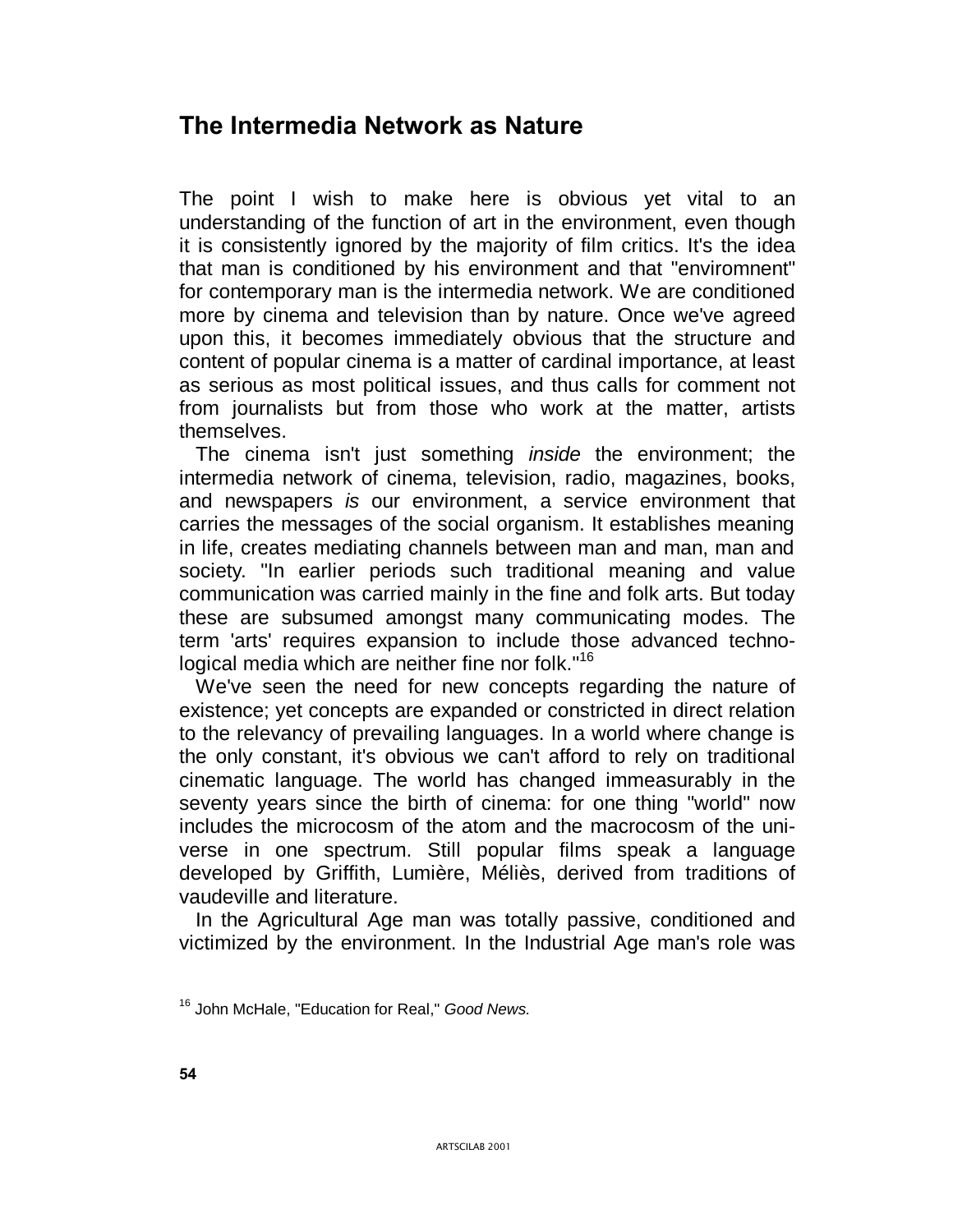participatory; he became more aggressive and successful in his attempts to control his environment. We're now moving into the Cybernetic Age in which man learns that to control his environment he must cooperate with it; he not only participates but actually recreates his environment both physical and metaphysical, and in turn is conditioned by it.

To be free of the toil of old relationships we must first be free of the conditioning that instills it within us. As radical evolution gains momentum the need to unlearn our past becomes increasingly clear: contemporary life is a process of miseducation/uneducation/reeducation, at a cost of much precious time. McLuhan has noted that the true significance of Pavlov's experiments was that any controlled man-made environment is a conditioner that creates "non-perceptive somnambulists." Since then science has discovered that "molecular memory" is operative in single-celled and some multi-celled organisms, and there's evidence that memory-in-the-flesh exists in humans as well. Biochemists have proven that learned responses to environmental stimuli are passed on phylogenetically from generation to generation, encoded in the RNA of the organism's physical molecular structure.<sup>17</sup> And what could be a more powerful conditioning force than the intermedia network, which functions to establish meaning in life?

Science has proven that there's no such thing as "human nature." Just as water takes the shape of its container, so human nature is relative to its past and present conditioning. Optimum freedom of behavior and increased self-awareness are implicit in the industrial equation that is trending toward physical success for all men; Paleocybernetic man, however, has not learned to control the environment he creates. "The content of what is available for emulation on the part of the young in each society is itself culturally shaped and limited... the individual typically remains, throughout his lifetime, unaware of how his own habits, which to him appear 'only natural,' in fact result from a learning process in which he never had an opportunity to attempt alternative responses.''<sup>18</sup> This process

<sup>17</sup> Bleibtreu, *op. cit.,* pp. 85-114.

<sup>18</sup> Segall, Campbell, Herskovits, *op. cit.,* p*.* 10.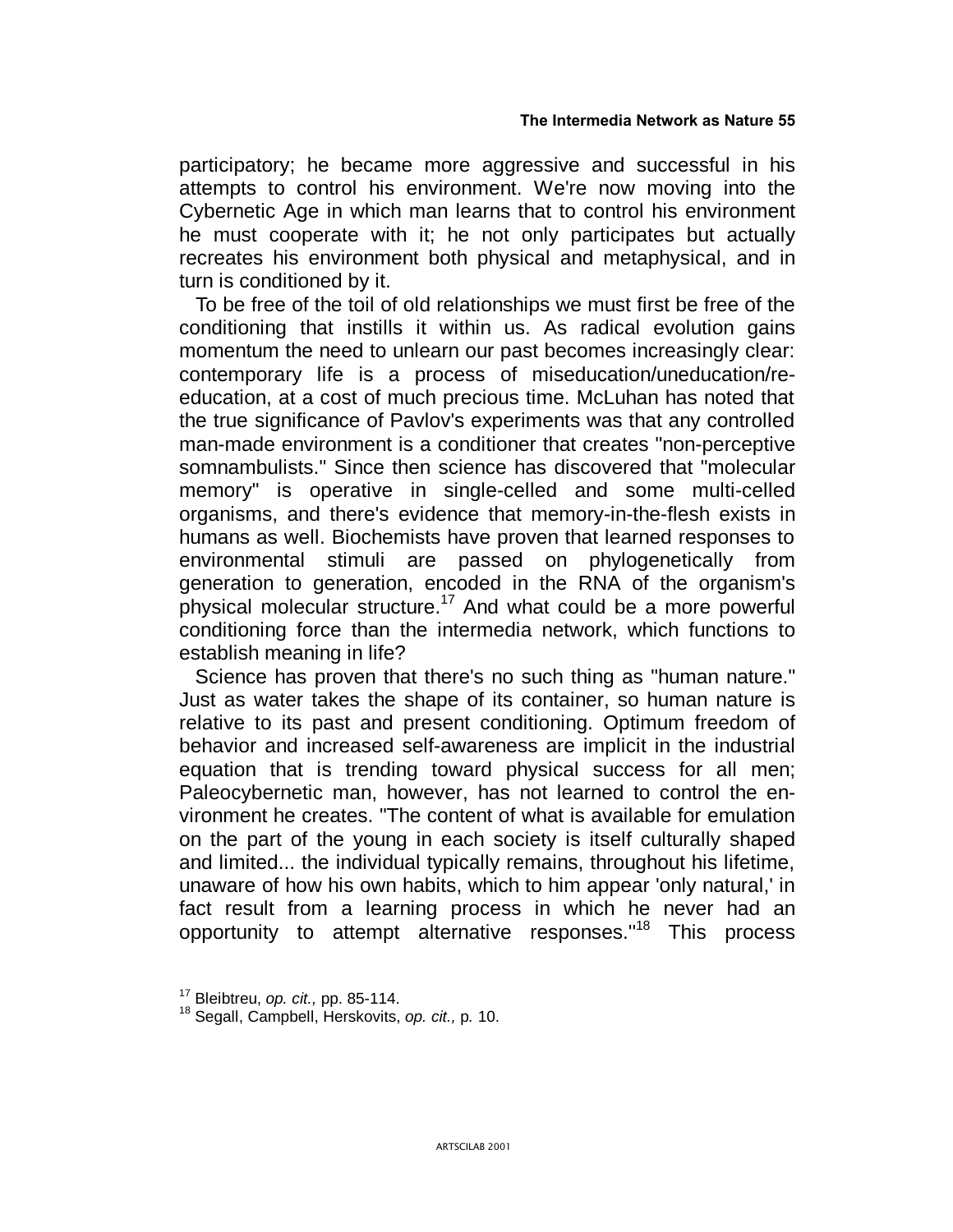of enculturation produces *phenomenal absolutism,* the tendency to interpret our experience as volitional, objective, and absolute; it will have ever-increasing consequences as radical evolution continues to accelerate**.**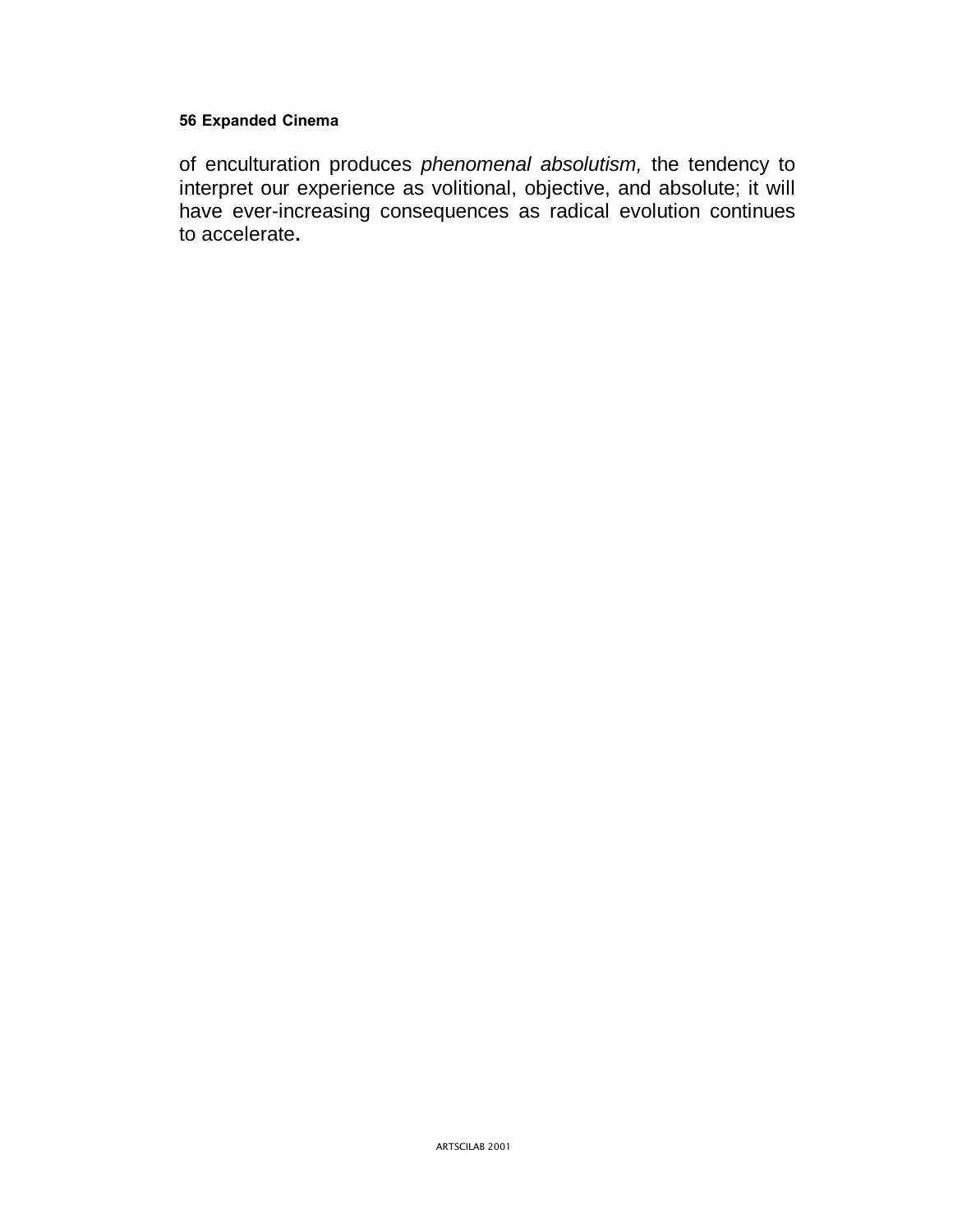# **Popular Culture and the Noosphere**

Contemporary man is fortunate to have a tool that makes him aware of his own enculturation and thus he enjoys greater psychic freedom than his ancestors. This tool is what Teilhard de Chardin has called the *noosphere,* the film of organized intelligence that encircles the planet, superposed on the living layer of the biosphere and the lifeless layer of inorganic material, the lithosphere. The minds of three-and-a-half-billion humans— twenty-five percent of all humans who ever lived—currently nourish the noosphere; distributed around the globe by the intermedia network, it becomes a new "technology" that may prove to be one of the most powerful tools in man's history.

John McHale: "World communications... diffuse and interpenetrate local cultural tradition, providing commonly-shared cultural experience in a manner unparalleled in human history. Within this global network the related media share and transmit man's symbolic needs and their expression on a world scale. Besides the enlargement of the physical world, these media virtually extend our psychical environment, providing a constant stream of moving, fleeting images of the world for our daily appraisal. They provide *psychic mobility* for the greater mass of our citizens. Through these devices we can telescope time, move through history, and span the world in a great variety of unprecedented ways."<sup>19</sup>

Like all energy sources the noosphere can be used for negative purposes. Its resources can be manipulated to disguise craft as creativity, especially in these Paleocybernetic days when we're still impressed by the sudden influx of information. Fuller has differentiated craft from industry by demonstrating that craft is inherently local in technique and effect whereas industry is inherently comprehensive and universal in technique and effect. One might make a similar analogy between entertainment and art: entertainment is inherently "local," that is, of limited significance, whereas art is inherently universal and of unlimited significance. Too often today we find that so-called artists working in the intermedia

<sup>&</sup>lt;sup>19</sup> John McHale, "The Plastic Parthenon."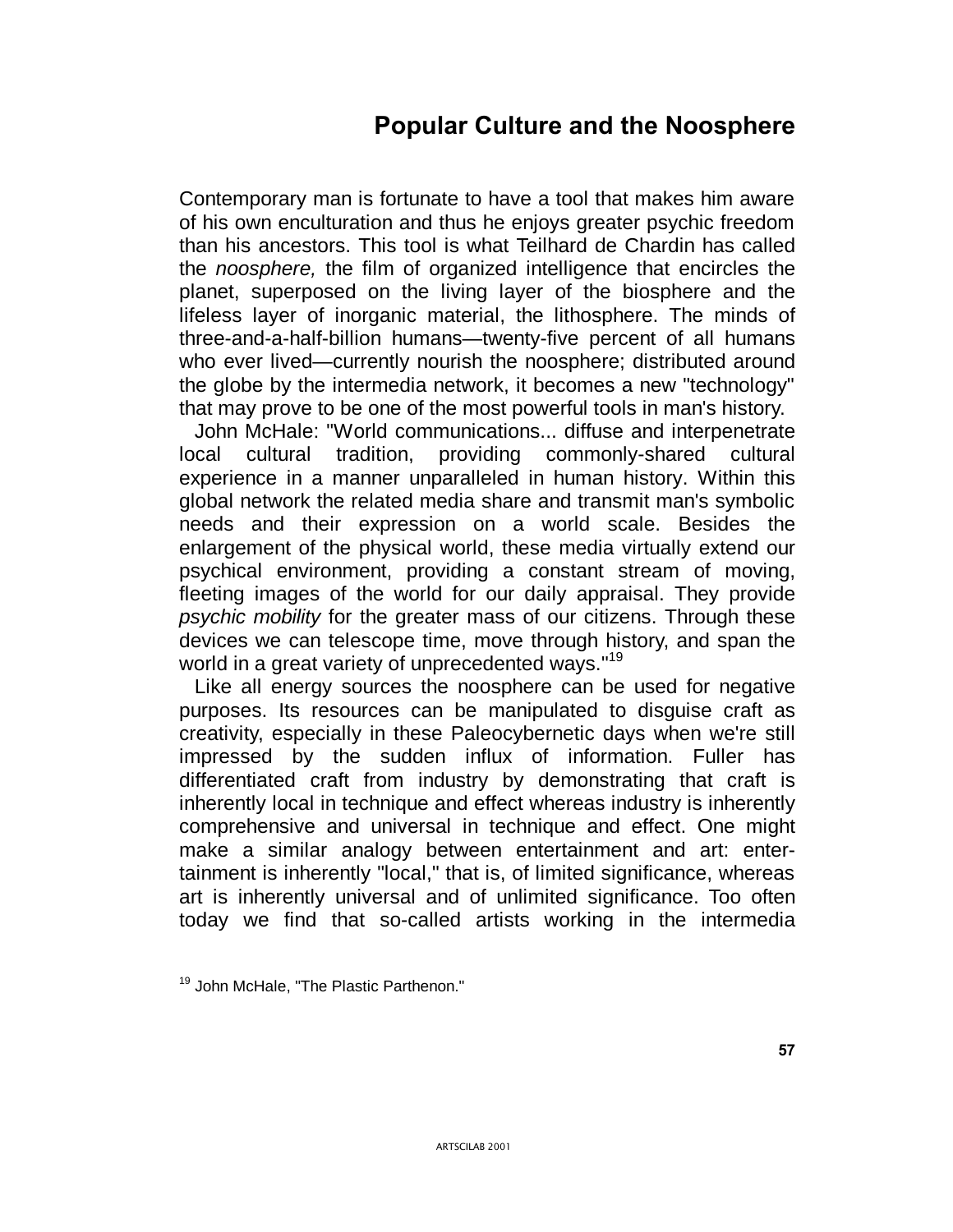network are little more than adroit imitators, collectors of data and phenomena, which they glean from the noosphere and amalgamate into packages that are far from whole. They're clever and glib; they've made an art of selling themselves, but they know only effect, not cause; they are merchants of mannerisms.

It is precisely this confusion that clouds critical appraisal of "content" in the popular arts. All too frequently eclectic thinking is confused with creative thinking. The distinction is subtle to be sure: integrative thinking can be the highest form of creativity. Indeed both art and science function to reveal similarities within an a priori universe of apparent dissimilarities. As with all else, however, there's an art and a craft to thinking, and the popular entertainments remain at the craft level by the very nature of their purpose.

The intermedia network has made all of us artists by proxy. A decade of television-watching is equal to a comprehensive course in dramatic acting, writing, and filming. Compressed in such constant and massive dosage, we begin to see the methods and clichés more clearly; the mystique is gone— we could almost do it ourselves. Unfortunately too many of us do just that: hence the glut of submediocre talent in the entertainment industry. Paradoxically this phenomenon carries with it the potential of finally liberating cinema from its umbilical to theatre and literature, since it forces the movies to expand into ever more complex areas of language and experience. Evidence of television's effect on the cinema is already apparent, as we shall see in our discussion of synaesthetic cinema. From another more immediate perspective, however, it is quite unfortunate. We live in an age of hyperawareness, our senses extended around the globe, but it's a case of aesthetic overload: our technological zeal has outstripped our psychic capacity to cope with the influx of information. We are adrift on the surface of radical evolution unable to plumb the depths of its swift and turbulent current.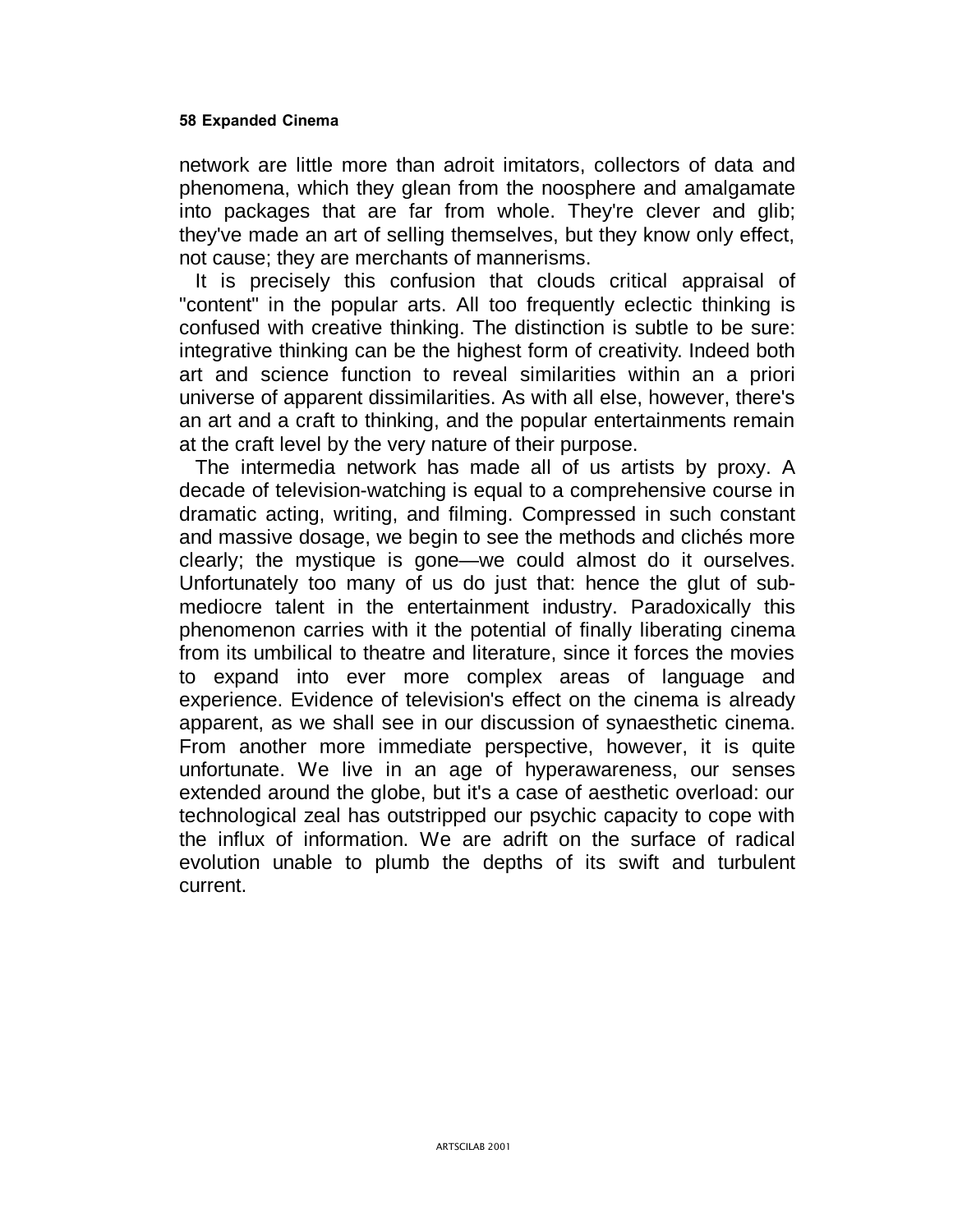## **Art, Entertainment, Entropy**

"It is easier to copy than to think, hence fashion. Besides, a community of originals is not a community."

### WALLACE STEVENS

The current generation is engaged in an unprecedented questioning of all that has been held essential. We question traditional concepts of authority, ownership, justice, love, sex, freedom, politics, even tradition itself. But it's significant that we don't question our entertainment. The disenfranchised young man who dropped out of college, burned his draft card, braids his hair, smokes pot, and digs Dylan is standing in line with his girl, who takes the pill, waiting to see *The Graduate* or *Bonnie and Clyde* or *Easy Rider—* and they're reacting to the same formulas of conditioned response that lulled their parents to sleep in the 1930's.

We've seen the urgent need for an expanded cinematic language. I hope to illustrate that profit-motivated commercial entertainment, by its very nature, cannot supply this new vision. Commercial entertainment works against art, exploits the alienation and boredom of the public, by perpetuating a system of conditioned response to formulas. Commercial entertainment not only isn't creative, it actually destroys the audience's ability to appreciate and participate in the creative process. The implications become apparent when we realize that, as leisure time increases, each human will be forced to become a creative, self-sufficient, empirical energy laboratory.

D. H. Lawrence has written: "The business of art is to reveal the relation between man and his circumambient universe at this living moment. As mankind is always struggling in the toil of old relationships, art is always ahead of its 'times,' which themselves are always far in the rear of the living present." Jean-Jacques Lebel stated the same idea in different terms when he described art as "the creation of a new world, never seen before, imperceptibly gaining on reality."20

<sup>20</sup> Jean-Jacques Lebel, "On the Necessity of Violation," *The Drama Review* (Fall, 1968).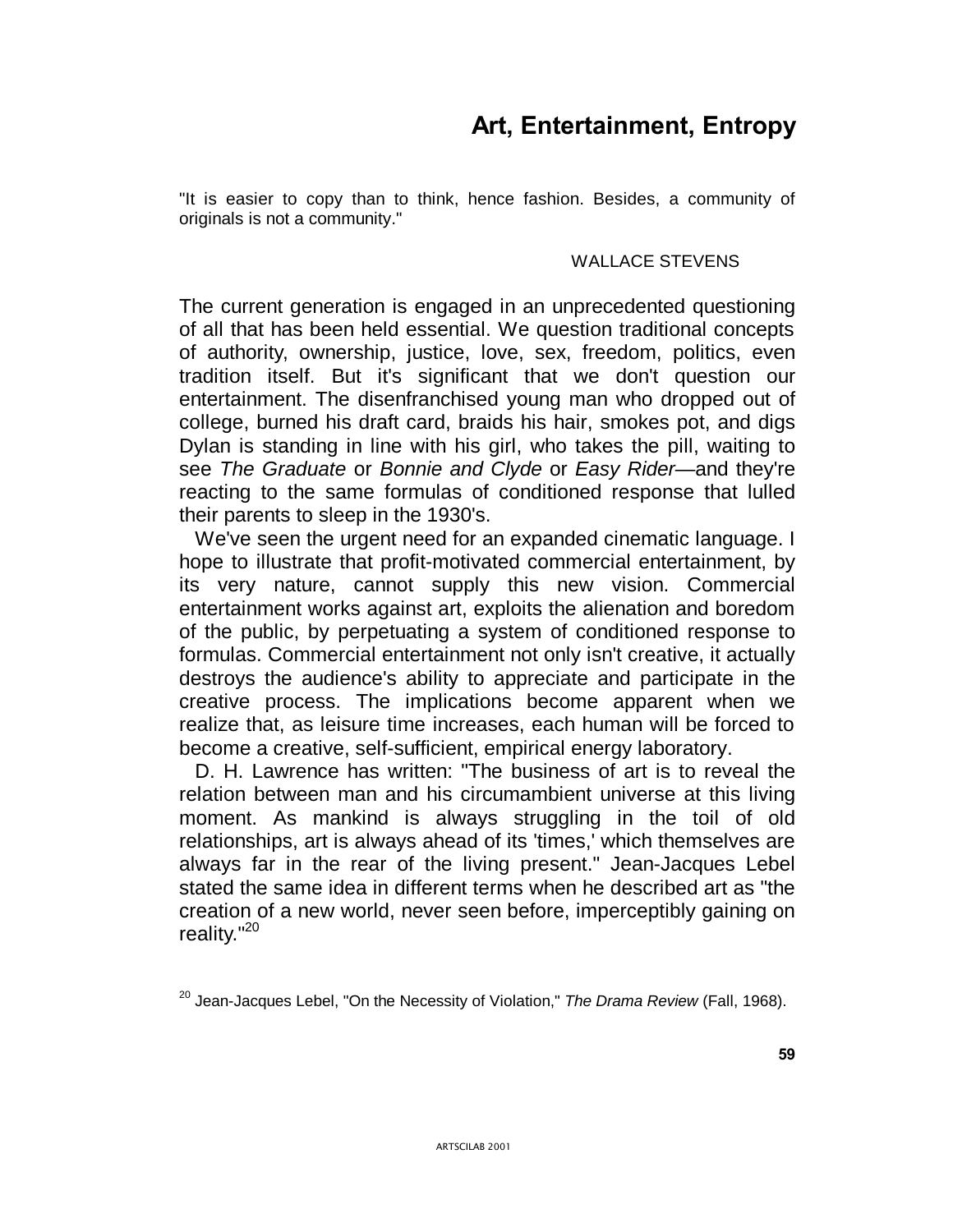We've seen that man is conditioned by, and reacts to, certain stimuli in the man-made environment. The commercial entertainer is a manipulator of these stimuli. If he employs a certain trigger mechanism, we're guaranteed to react accordingly, like puppets, providing he manipulates the trigger properly. I'm not saying the artist doesn't resort to audience manipulation; we know he often does. The point, however, is the motivation in doing so. If the artist must resort to trigger mechanisms to make himself clear, he will; but it's only a means to his end. In the case of the commercial entertainer, however, it's the end in itself.

Plot, story, and what commonly is known as "drama" are the devices that enable the commercial entertainer to manipulate his audience. The very act of this manipulation, gratifying conditioned needs, is what the films actually are about. The viewer purchases it with his ticket and is understandably annoyed if the film asks him to manipulate himself, to engage in the creative process along with the artist. Our word poetry derives from the Greek root *poiein* meaning "to make" or "to work." The viewer of commercial entertainment cinema does not want to work; he wants to be an object, to be acted upon, to be manipulated. The true subject of commercial entertainment is this little game it plays with its audience.

By perpetuating a destructive habit of unthinking response to formulas, by forcing us to rely ever more frequently on memory, the commercial entertainer encourages an unthinking response to daily life, inhibiting self-awareness. Driven by the profit motive, the commercial entertainer dares not risk alienating us by attempting new language even if he were capable of it. He seeks only to gratify preconditioned needs for formula stimulus. He offers nothing we haven't already conceived, nothing we don't already expect. Art explains; entertainment exploits. Art is freedom from the conditions of memory; entertainment is conditional on a present that is conditioned by the past. Entertainment gives us what we want; art gives us what we don't know we want. To confront a work of art is to confront oneself— but aspects of oneself previously unrecognized.

The extent to which blatant audience manipulation not only is tolerated but extolled is alarming. Alfred Hitchcock, for example, in his interview with François Truffaut, finds merit in his ability to manipulate preconditioned needs for formula stimulus. Speaking of *Psycho,* Hitchcock frankly admits: "It wasn't a message that stirred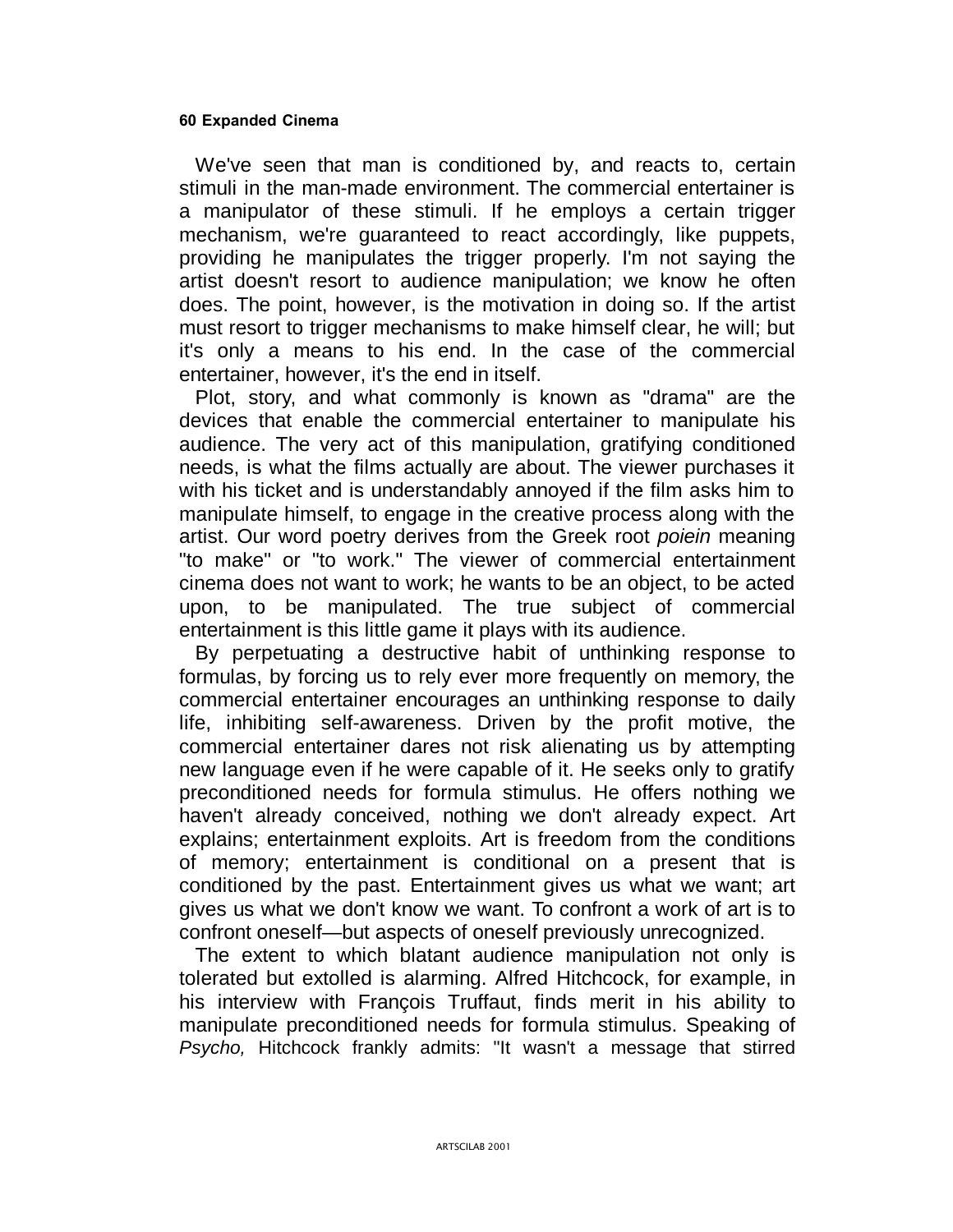them, nor was it a great performance, or their enjoyment of the novel... they were aroused by the construction of the story, and the way in which it was told caused audiences all over the world to react and become emotional."<sup>21</sup>

It is essential to understand that Hitchcock openly admits that he didn't even try to expand awareness or to communicate some significant message, but only exploited a universal tradition of dramatic manipulation in order to supply his audience with the gratification it paid for. The audience sees itself and its dreams reflected in the film and reacts according to memory, which Krishnamurti has characterized as being always conditioned. "Memory," says Krishnamurti, "is always in the past and is given life in the present by a challenge. Memory has no life in itself; it comes to life in the challenge [preconditioned formula stimulus]. And all memory, whether dormant or active, is conditioned."<sup>22</sup> It is this process that the entertainment industry calls audience identification.

To a healthy mind, anything that is primarily art is also immensely entertaining. It seems obvious that the most important things should be the most entertaining. Where there's a difference between what we "like" and what we know to be vital, we have a condition of schizophrenia, an unnatural and destructive situation. I speak deliberately of a "healthy" mind as one capable of creative thinking. Filmmaker Ken Kelman: "The old cinema removes experience, making us see things along with (or through) a protagonist with whom we identify, and a plot in which we are caught. Such an approach tends toward not only a lack of viewpoint, of definition of *whose* experience it is, but also filters the power of sight into mere habit, dissolves insight into vicariousness. The spectator is reduced to a voyeur— which is, increasingly, the individual's role in society at  $larea.<sup>n23</sup>$ 

 Minimalist painter David Lee: "When people do not trust their senses they lack confidence in themselves. For the last few centuries people have lacked confidence. They have not trusted

<sup>21</sup> François Truffaut, *Hitchcock* (New York: Simon & Schuster, 1968), p. 211.

<sup>22</sup> Krishnamurti, *op. cit.,* p*.* 54.

<sup>23</sup> Ken Kelman, "Anticipations of the Light," *The New American Cinema,* ed. Gregory Battcock (New York: Dutton Paperbacks, 1967), pp. 24, 25.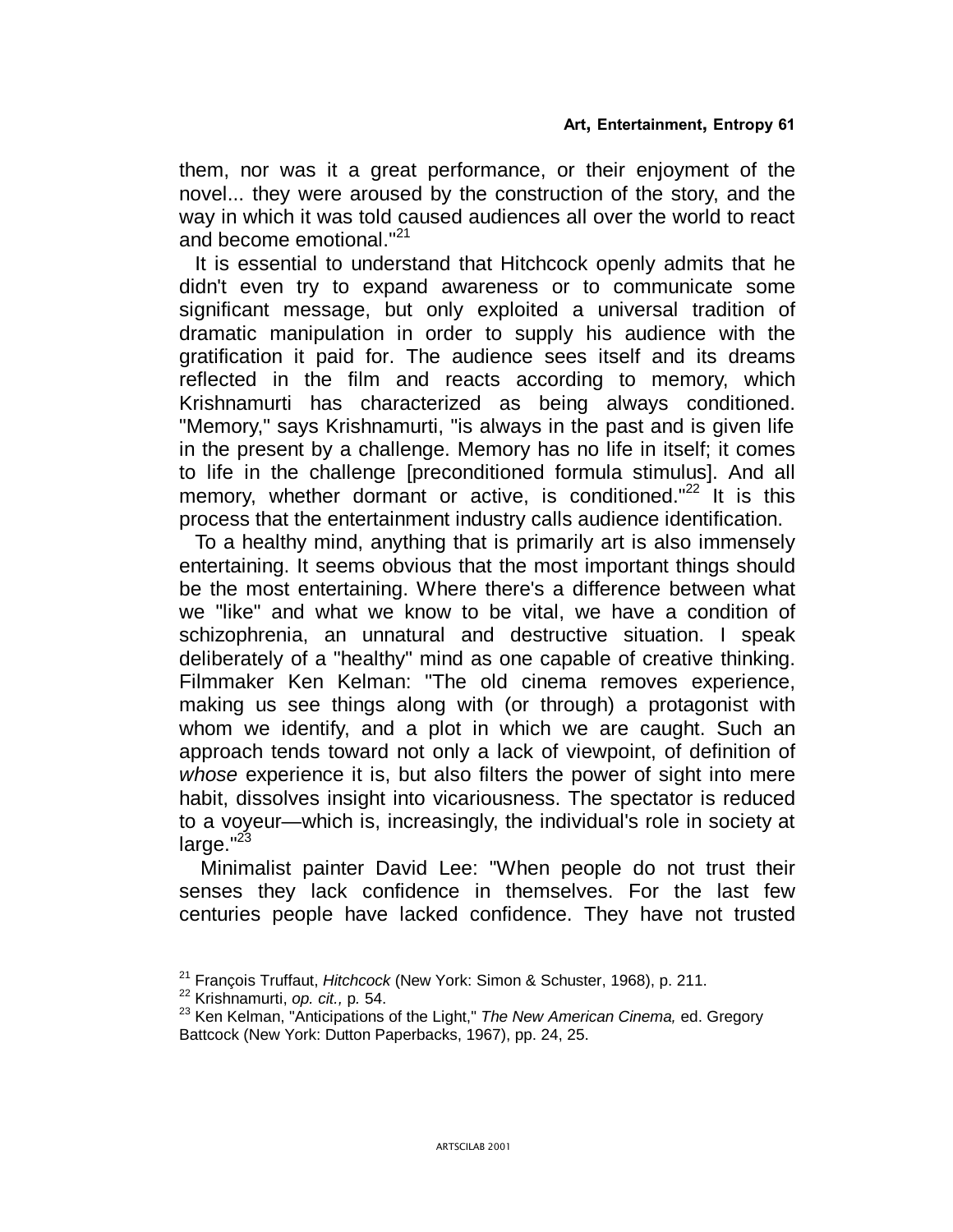their experience to provide a standard for knowing how to act. $"^{24}$  It is quite obvious that most of us not only don't know much about art, we don't even know what we like. Krishnamurti: "One of the fundamental causes of the disintegration of society is copying, which is the worship of authority."<sup>25</sup>

Imitation is the result of inadequate information. Information results in change. Change requires energy. Energy is the result of adequate information Energy is directly proportional to the amount of information about the structure of a system. Norbert Wiener: "Information is a name for the content of what is exchanged with the outer world as we adjust to it and make our adjustment felt upon it … to live effectively is to live with adequate information."<sup>26</sup> From the cinema we receive conceptual information (ideas) and design information (experiences). In concert they become one phenomenon, which I've described as the experiential information of aesthetic conceptual design. This information is either useful (additive) or redundant. Useful information accelerates change. Redundant information restricts change. If sustained long enough redundant information finally becomes misinformation, which results in negative change.

In communication theory and the laws of thermodynamics the quantity called entropy is the amount of energy reversibly exchanged from one system in the universe to another. Entropy also is the measure of disorder within those systems. It measures the lack of information about the structure of the system. For our purposes "structure of the system" should be taken to mean "the human condition," the universal subject of aesthetic activity. Entropy should be understood as the degree of our ignorance about that condition. Ignorance always increases when a system's messages are redundant. Ignorance is not a state of limbo in which no information exists, but rather a state of increasing chaos due to *mis*information about the structure of the system.

The First Law of Thermodynamics states that energy is constant: it cannot be created or destroyed; its form can change, but not its quantity.

<sup>24</sup>David Lee, "A Systematic Revery from Abstraction to Now," *Minimal Art,* ed. Gregory Battcock (New York: E. P. Dutton, 1968), p. 195.

<sup>25</sup>Krishnamurti, *op. cit.,* p. 41*.*

<sup>26</sup>Wiener, *op. cit.,* pp. 26, 27.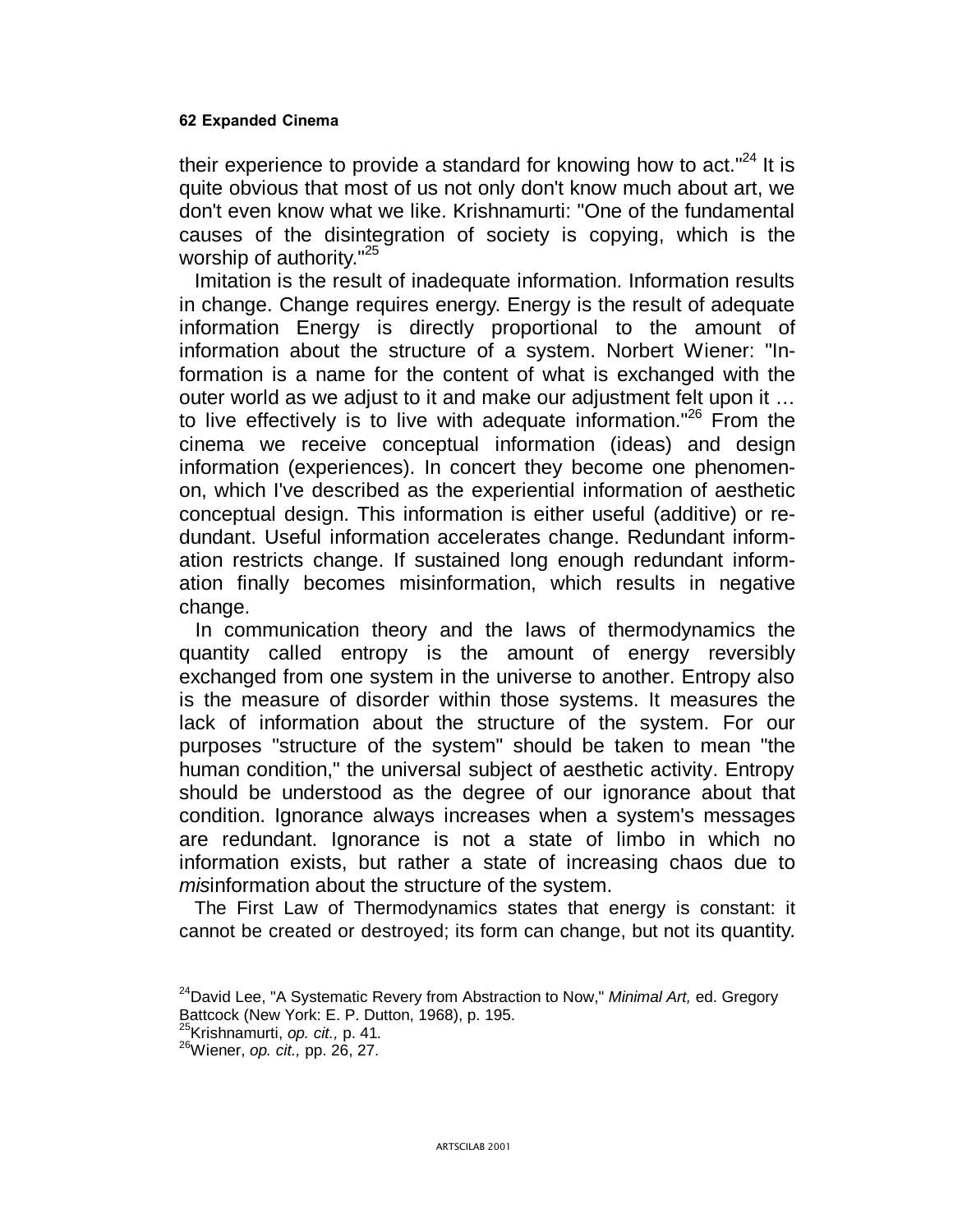The Second Law states that the amount of energy within a local system is naturally entropic— it tends toward disorder, dissipation, incoherence. And since energy is defined as "a capacity to rearrange elemental order," entropy, which runs counter to that capacity, means less potential for change. We've learned from physics that the only anti-entropic force in the universe, or what is called negentropy (negative entropy), results from the process of feedback. Feedback exists between systems that are not closed but rather open and contingent upon other systems. In the strictest sense there are no truly "closed" systems anywhere in the universe; all processes impinge upon and are affected by other processes in some way. However, for most practical purposes, it is enough to say that a system is "closed" when entropy dominates the feedback process, that is, when the measure of energy lost is greater than the measure of energy gained.

The phenomenon of man, or of biological life on earth taken as a process, is negentropic because its subsystems feed energy back into one another and thus are self-enriching, regenerative. Thus energy is wealth, and wealth according to Buckminster Fuller is "the number of forward days a given system is sustainable." Biologist John Bleibtreu arrived at a similar conclusion when he noted that the concept of time can best be viewed as a function of the Second Law of Thermodynamics— that the measure of entropy in a system is a measure of its age, or the passage of time since the system originated.<sup>27</sup> In other words the degree of a system's entropy is equal to redundancy or stasis whereas its negentropy is equal to kinesis or change. So information becomes energy when it contributes to the self-enriching omni-regenerative wealth of the system. When it's not contributing (i.e., redundant) it is allowing the natural entropy to increase.

"It is possible to treat sets of messages as having an entropy like sets of states of the external world... in fact, it is possible to interpret the information carried by a message as essentially the negative of its entropy... that is, the more probable the message the less information it gives. Clichés, for example, are less illuminating than great poems."<sup>28</sup> Thus the more information concerning the human

<sup>27</sup> Bleibtreu, *op. cit.,* p*.* 15.

<sup>28</sup> Wiener, op. cit., p. 31.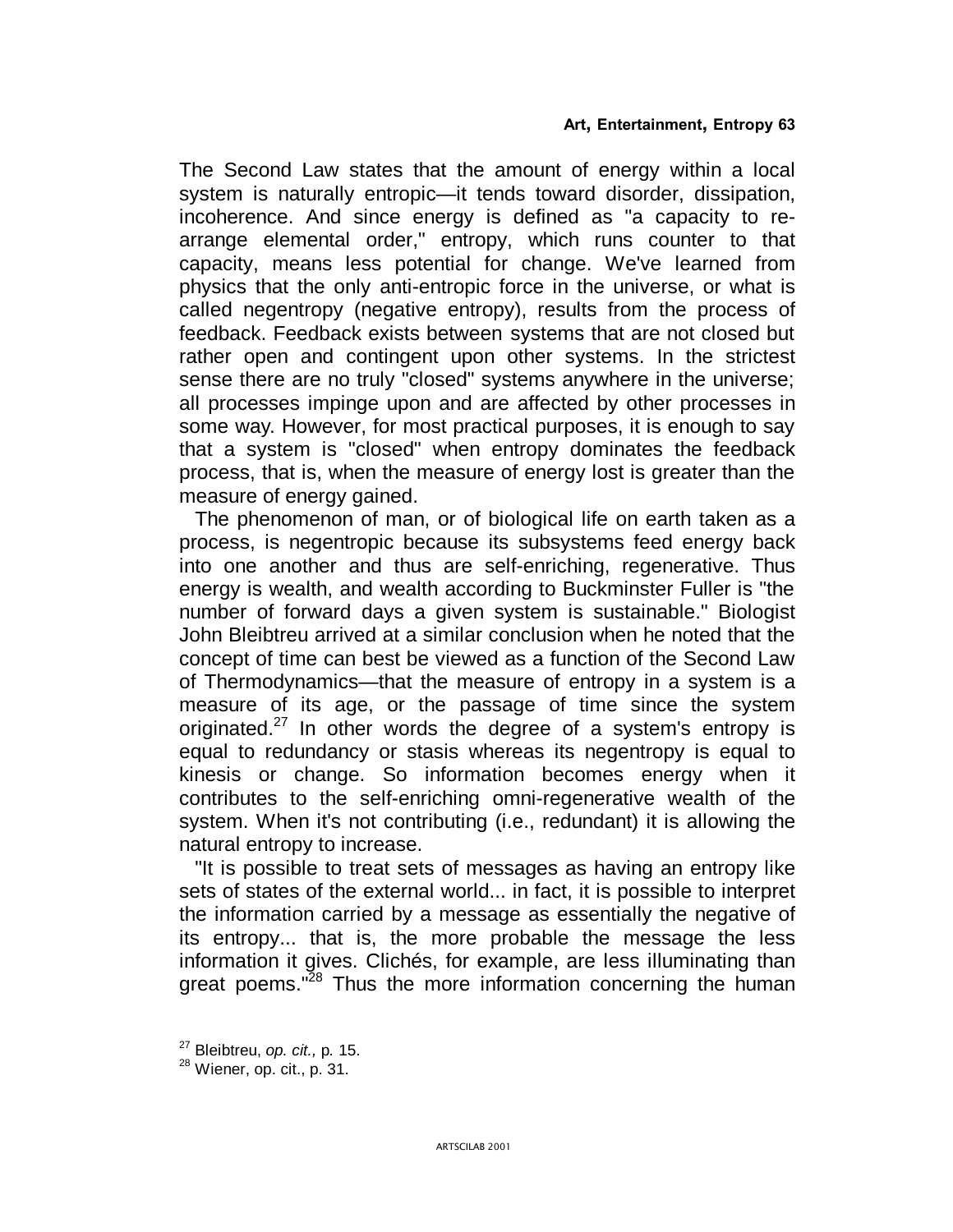condition that the artist is able to give us, the more energy we have with which to modify ourselves and grow in accord with the accelerating accelerations of the living present.

Commercial entertainment may be considered a closed system since entropy dominates the feedback process. To satisfy the profit motive the commercial entertainer must give the audience what it expects, which is conditional on what it has been getting, which is conditional on what it previously received, ad infinitum. Inherent in the term "genre," which applies to all entertainment, is that it must be probable. The content of westerns, gangster movies, romances, etc., is probable in that it can be identified and comprehended simply by classification. The phenomenon of drama itself usually is not considered a genre, but is in fact the most universal and archetypical of all genres. Drama, by definition, means conflict, which in turn means suspense. Suspense is requisite on the expectation of known alternatives. One cannot expect the unknown. Therefore expectation, suspense, and drama are all redundant probable qualities and thus are noninformative.

Drama requires a plot that forces the viewer to move from point A to point B to point C along predetermined lines. Plot does not mean "story" (beginning-middle-end). It simply indicates a relatively closed structure in which free association and conscious participation are restricted. Since the viewer remains passive and is acted upon by the experience rather than participating in it with volition, there's no feedback, that vital source of negentropy. Norbert Wiener: "Feedback is a method of controlling a system by reinserting into it the results of its past performance... if the information which proceeds backward from the performance is able to change the general method and pattern of performance, we have a process which may well be called learning."<sup>29</sup> Fuller: "Every time man makes a new experiment he always learns more. He cannot learn less."30

In the cinema, feedback is possible almost exclusively in what I call the synaesthetic mode, which we'll discuss presently. Because it is entirely personal it rests on no identifiable plot and is not probable. The viewer is forced to create along with the film, to interpret for himself what he is experiencing. If the information (either concept or

<sup>29</sup> *Ibid.,* p. 84.

<sup>30</sup> Fuller, *Spaceship Earth*, p. 92.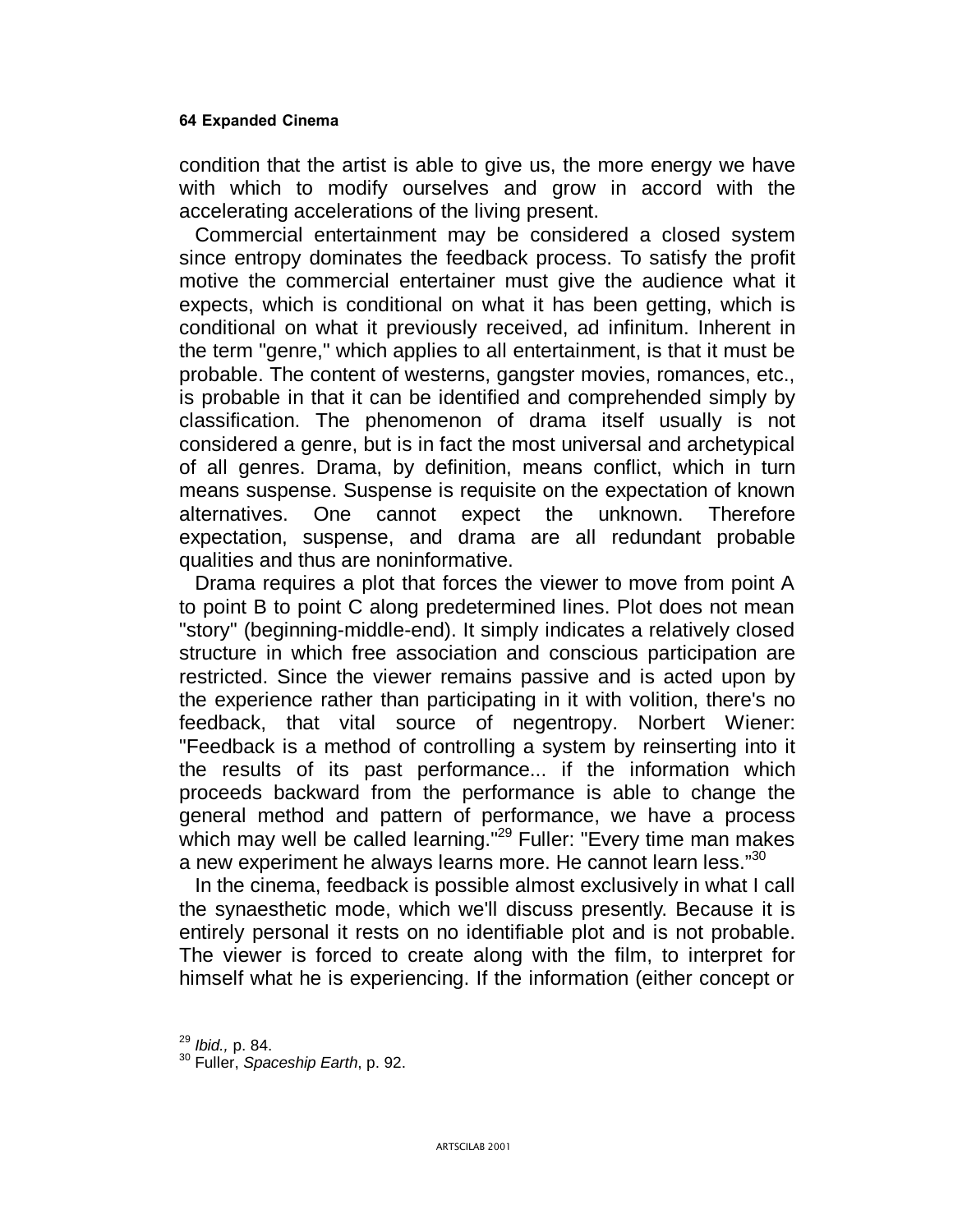design) reveals some previously unrecognized aspect of the viewer's relation to the circumambient universe— or provides language with which to conceptualize old realities more effectively— the viewer recreates that discovery along with the artist, thus feeding back into the environment the existence of more creative potential, which may in turn be used by the artist for messages of still greater eloquence and perception. If the information is redundant, as it must be in commercial entertainment, nothing is learned and change becomes unlikely. The noted authority on communication theory, J. R. Pierce, has demonstrated that an increase in entropy means a decrease in the ability to change. $31$  And we have seen that the ability to change is the most urgent need facing twentieth-century man.

The notion of experimental art, therefore, is meaningless. All art is experimental or it isn't art. Art is research, whereas entertainment is a game or conflict. We have learned from cybernetics that in research one's work is governed by one's strongest points, whereas in conflicts or games one's work is governed by its weakest moments. We have defined the difference between art and entertainment in scientific terms and have found entertainment to be inherently entropic, opposed to change, and art to be inherently negentropic, a catalyst to change. The artist is always an anarchist, a revolutionary, a creator of new worlds imperceptibly gaining on reality. He can do this because we live in a cosmos in which there's always something more to be seen. When finally we erase the difference between art and entertainment— as we must to survive we shall find that our community is no longer a community, and we shall begin to understand radical evolution.

<sup>31</sup> J R. Pierce, *Symbols, Signals and Noise* (New York: Harper & Brothers, 1961).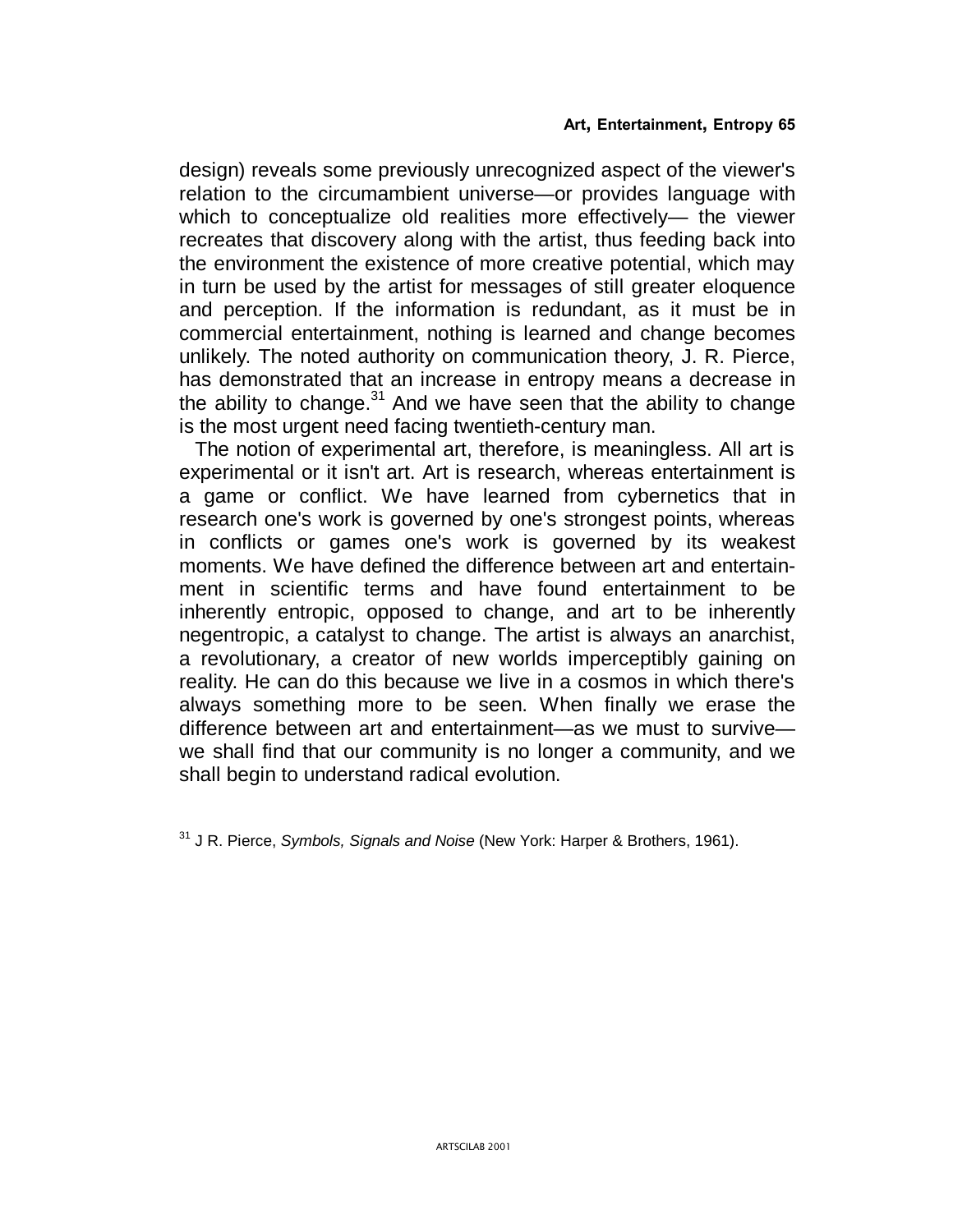# **Retrospective Man and the Human Condition**

The image I would offer as representative of the Paleocybernetic Age is that of the dying man whose life passes before him: a Retrospective Man who discovers the truth about himself too late to make use of it. The information explosion is not a window on the future so much as a mirror of the past catching up with the present. The intermedia network, or global communications grid, taps knowledge resources that always have existed in discrete social enclaves around the planet and saturates them into the collective consciousness. Suddenly the mass public "discovers" African culture, East Indian and American Indian cultures, folk music, politics. Knowledge previously the domain of scholars becomes common knowledge, and precisely at that point when the old order is about to fade it sees itself clearly for the first time. William Burroughs has called it the Age of Total Confront, noting that all the heretofore invisible aspects of our condition have quite suddenly become visible.

Through Duchamp, Cage, and Warhol, for example, we have rediscovered art in the ancient Platonic sense in which there's no difference between the aesthetic and the mundane. Although these men certainly fulfill an *avant-garde* function in present society, they in fact conform to the most universal and enduring definition of art. If they've been rejected as artists by the majority of our citizens it's because we've been conditioned by an economic system in which aesthetic concerns must assume a secondary position if the system is to survive. Thus art is separated from common experience and an elite hierarchy is established, which seems only natural to everyone caught up in the economic struggle. John Dewey: "When art attains classic status it becomes isolated from the human conditions under which it was brought into being and from the human consequences it engenders in actual life experience... when, because of their remoteness, the objects acknowledged by the cultivated to be works of fine art seem anemic to the mass of people, aesthetic hunger is likely to seek the cheap and the vulgar.  $132$ 

Twentieth-century man is retrospective also because the symbolic

<sup>32</sup> John Dewey, *Art as Experience* (New York: Capricorn, 1958), pp. 3, 6.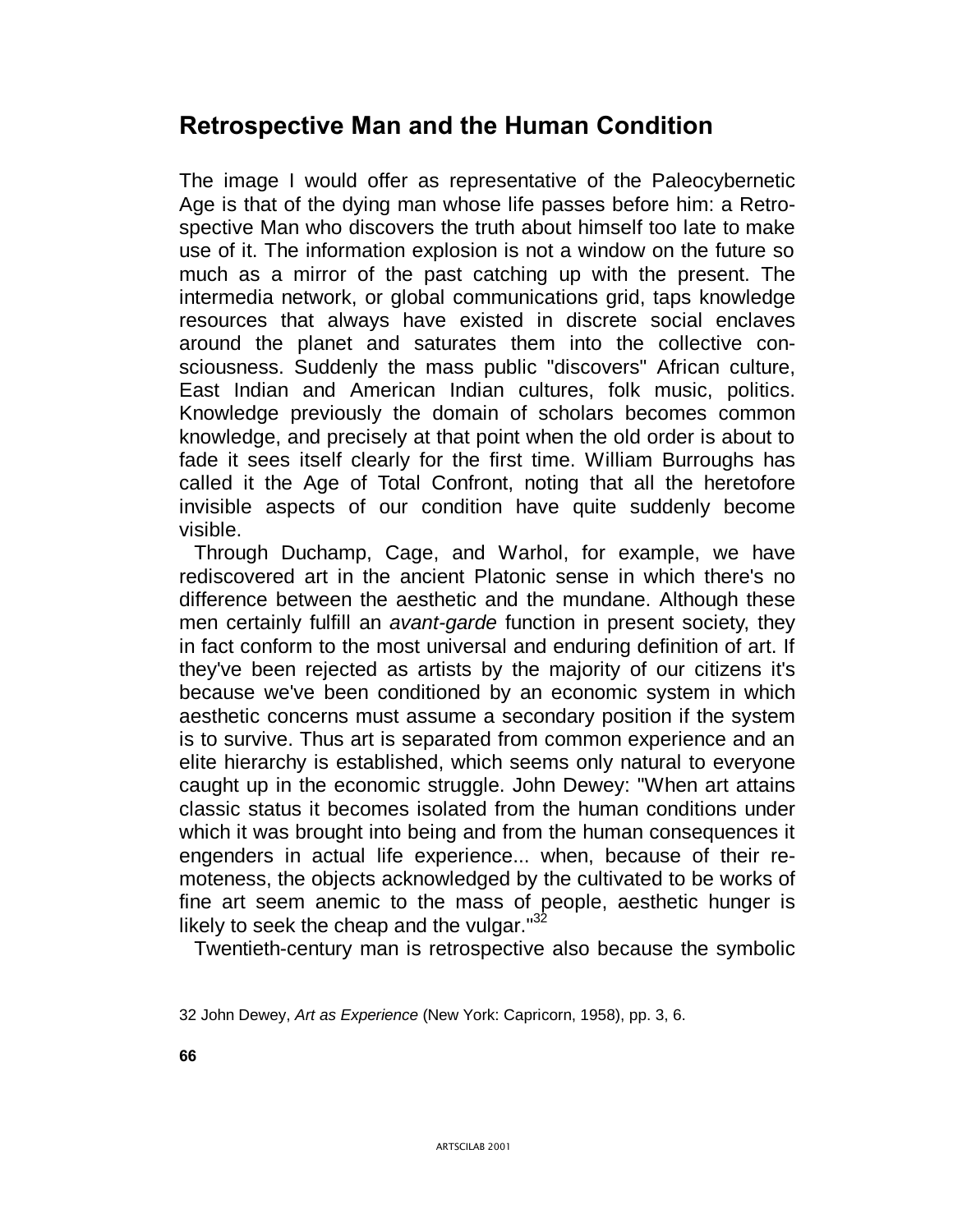and value content of his messages— most of which take the form of commercial entertainment— is predominantly redundant. Norbert Wiener: "Society can only be understood through a study of the messages and the communication facilities which belong to it."33 Almost without exception, these messages tend to be concerned with what is known as the "human condition." The history of popular entertainment, in terms of its conceptual content, can be divided into three general categories: (1) *idealization,* which corresponds to states of happiness in which life is seen as a heavenly experience and man is characterized by his most noble deeds; (2) *frustration,* an expression of the conflict between inner and outer realities, when what *is* is not what should be; (3) *demoralization,* generally expressed as "the blues." In commercial entertainment cinema these three formulas are followed religiously, almost without exception, and usually comprise the nature of the message. They are the human condition, that which is taken for granted, the given, the facts of life. Everyone has ideals, everyone is frustrated, everyone gets the blues. But this information is redundant; we must go on from there.

Commercial entertainment is "popular" and not what we call art because it doesn't go on from there. To insure the widest possible acceptance of his message, the commercial entertainer must speak a common language. He copies, repeats, or imitates that which already exists within the grasp of the so-called average man. And the majority of us embrace it because it offers security, a crutch, in the knowledge that the miseries we suffer are shared by others. But art transcends the human condition. The artist doesn't want to hear our problems and our dreams— he already knows them. Instead he wants to know what we're doing about them, and he gives us the instruments we need for the task. The symbol is the basic instrument of thought; those who create new symbols— artists, scientists, poets, philosophers— are those who, by giving us new instruments to think with, give us new areas to explore in our thinking.

A rather indignant woman once asked me how I could have the nerve to suggest that an "abstract" film like Brakhage's *Dog Star Man* could be more important than an immortal classic like Renoir's *The Grand Illusion.* The new consciousness takes the view that films

<sup>33</sup> Wiener, *op. cit*., p. 25.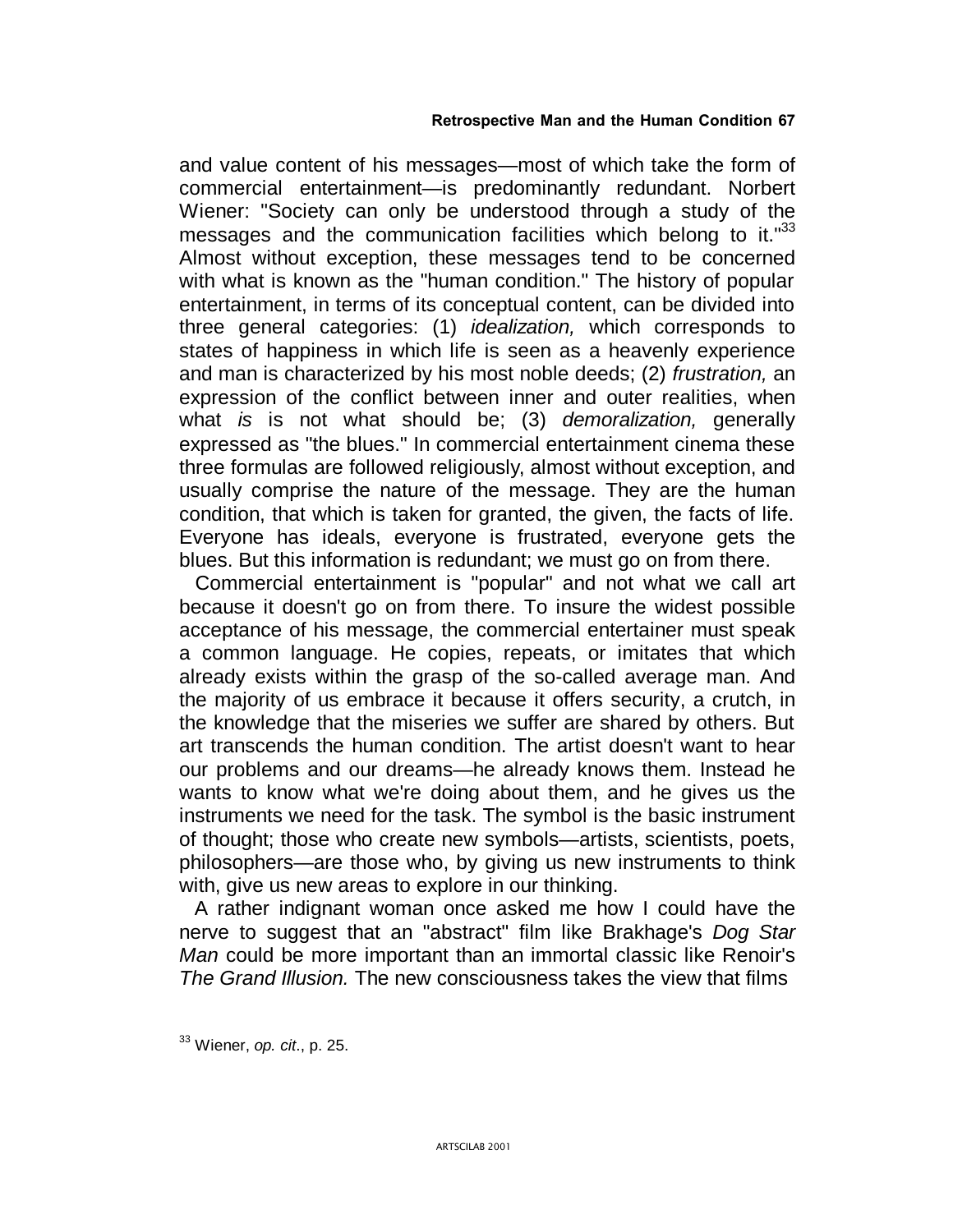like Renoir's do not contain one single insight into the nature of the human condition that has not already been absorbed by the collective consciousness. Bob Dylan: "How many times must a man look up before he can see the sky? How many ears must one man have before he can hear people cry?" And my own question: how many times must we acknowledge the human condition before it becomes redundant? How long must we tolerate the same facts of life before we begin seeking new facts? We intuit that the human condition has expanded since yesterday, but the popular arts aren't telling us. The human condition does not stop with what we know about ourselves. Each genuinely new experience expands the definition of the human condition that much more. Some are seeking those new facts, those new experiences, through the synaesthetic research of expanded cinema.

Barbara Rose: "The new art... posits an entirely new world view which shifts cultural values from a death-oriented, commemorative, past-enshrining culture to a life-oriented, present-oriented civilization... In this sense [Claes] Oldenburg's monuments represent, as he contended, not the appearance of something, but its disappearance... the tomb, the memorial, the shrine, the monument, all belong to cultures that commemorate."<sup>34</sup>

John McHale: "The problem now is that those areas of our formal education which deal with the symbolic and value content of our culture do so almost entirely in terms of the past<sup>35</sup>... The new educational technologies are largely being used as twentieth-century channels to convey a conceptual context which is still nineteenth century or earlier. The most recent example was mathematics, where the Sputnik-inspired 'second look' revealed that mathematics as generally taught was quite out of date. Science has begun to take a second look at its contents as currently taught. But the arts and humanities remain relatively unaware of any need to revise the conceptual framework of studies little removed from the polite education of eighteenth-century gentry."<sup>36</sup>

<sup>34</sup> Barbara Rose, "Problems of Criticism, VI," *Artforum* (May, 1969), p. 50.

<sup>35</sup> McHale, "Education for Real," *Good News.*

<sup>36</sup> McHale, "Information Explosion," *Good News.*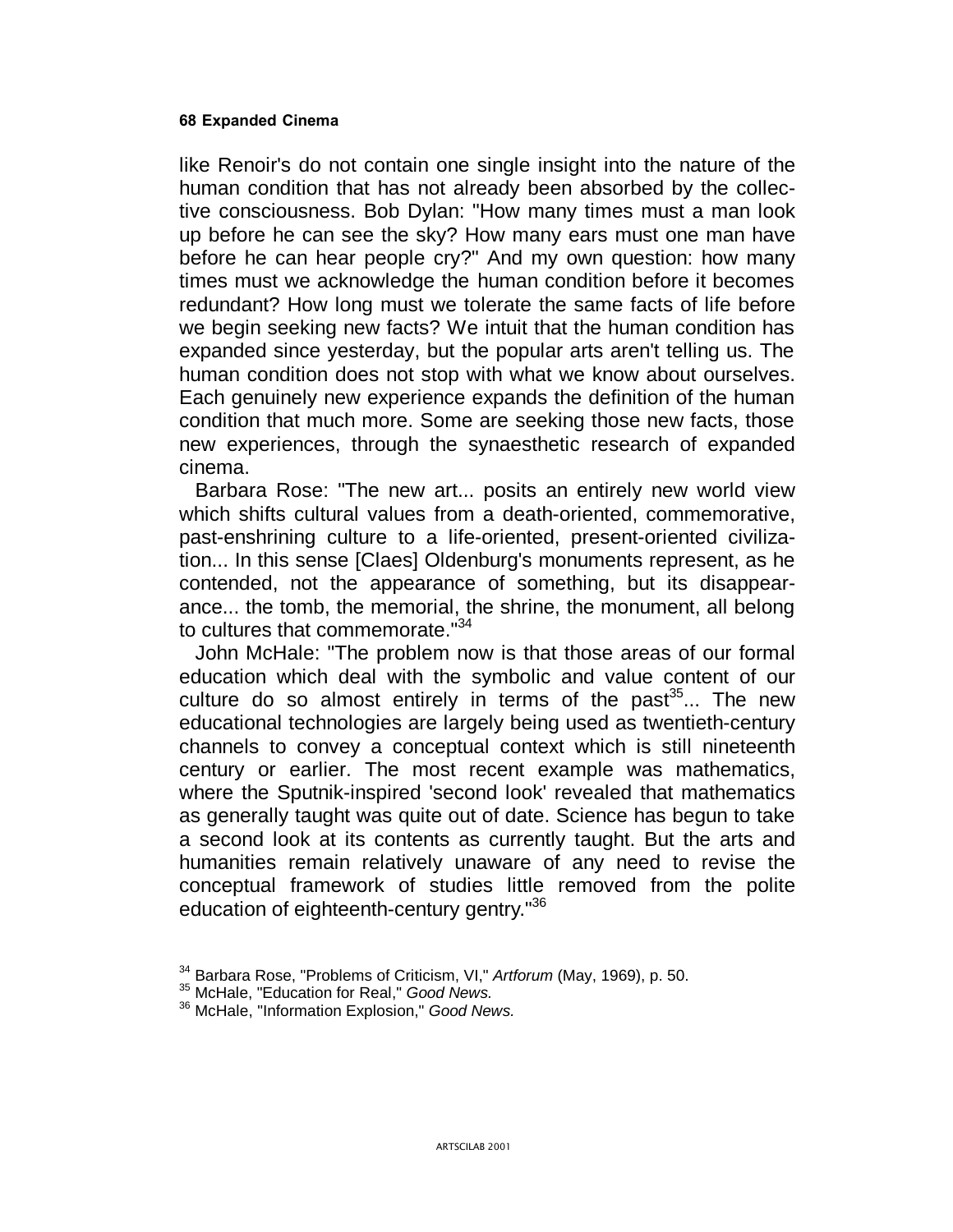#### **Retrospective Man and the Human Condition 69**

The entropy of commercial entertainment is the chaos that results from its retrospective nature, forever commemorating past events, historical figures, social eras, life-styles, or the memory of the viewer, while the living present speeds farther from our grasp. Alvin Toffler: "We offer children courses in history; why not also make a course in 'future' a prerequisite for every student? A course in which the possibilities and probabilities of the future are systematically explored exactly as we now explore the social system of the Romans or the rise of the feudal manor?"<sup>37</sup> We invent the future in the present. We are what we think the future will be.

<sup>37</sup> Toffler, *op. cit.*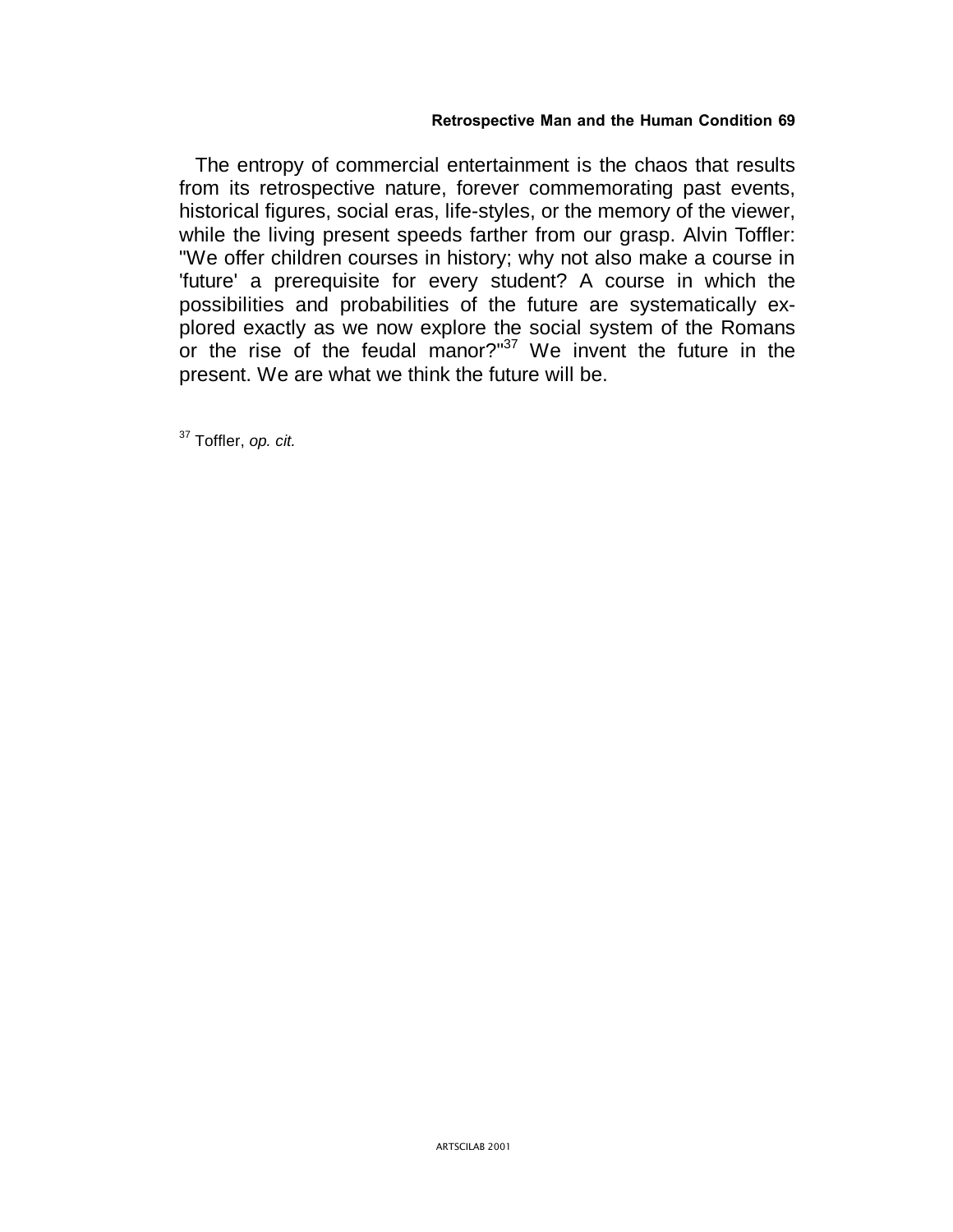### **The Artist as Design Scientist**

Our discussion obviously has excluded many important works of art that function completely within the genres of drama, plot, and story. *Citizen Kane, L'Avventura, Pierrot le Fou,* and *8½* are dramatic, plot films, yet no one denies their greatness. We know also that most of the truly significant films such as *Beauty and the Beast* or *Pather Panchali* operate entirely within parameters of the human condition as generally recognized. Moreover, common sense tells us that the artist *must* work with what exists, with the given, the human condition; he could produce no art at all if he relied exclusively on information that is totally new.

Yet the undeniable aesthetic value of these works does not contradict what I have said about art and entertainment. These films transcend their genres. They are not important for their plots or stories but rather for their design. Susan Sontag: "If there is any 'knowledge' to be gained through art, it is the experience of the form or style of knowing the subject, rather than a knowledge of the subject itself."<sup>38</sup>

To perceive that the artist functions as design scientist we must first understand that in their broadest implications art and science are the same. Eddington's classic definition of science, "The earnest attempt to set in order the facts of experience," corresponds with Bronowski's view of science as "The organization of knowledge in such a way that it commands more of the hidden potential in nature… all science is the search for unity in hidden likenesses."<sup>39</sup> It's the same in art: to set in order the facts of experience is to reveal the relation between man and his circumambient universe with all its hidden potential.

Herbert Read: "Only in so far as the artist establishes symbols for the representation of reality can mind, as a structure of thought, take shape. The artist establishes these symbols by becoming conscious

<sup>38</sup> Susan Sontag, "On Style," *Against Interpretation* (New York: Delta Books), p. 22.

<sup>39</sup> J. Bronowski, *Science and Human Values* (New York: Harper & Brothers, 1965), pp. 3, 13.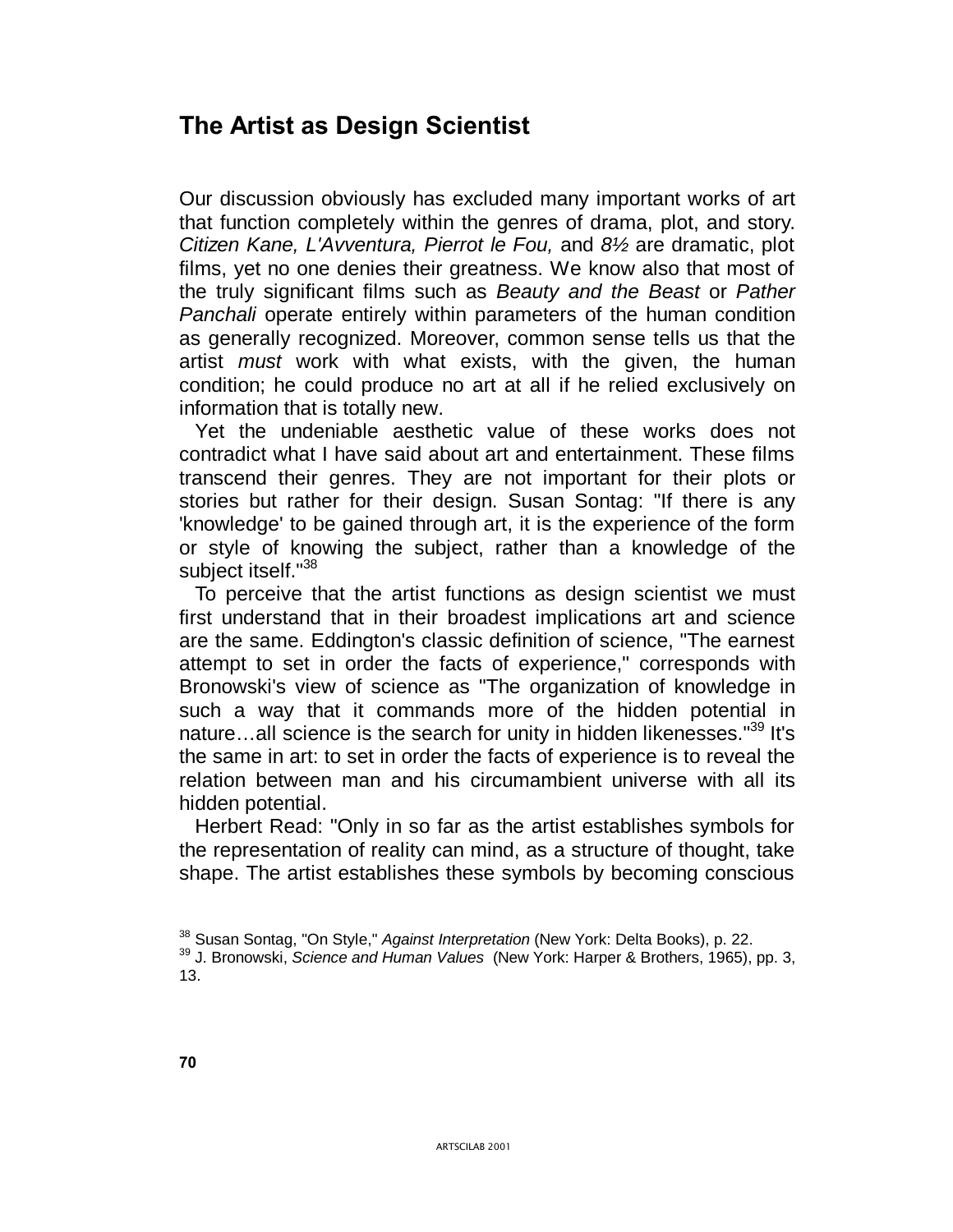of new aspects of reality and by representing his consciousness in plastic or poetic form... it follows that any extension of awareness of reality, any groping beyond the threshold of present knowledge, must first establish its sensuous imagery."<sup>40</sup>

Our word "design" is composed of "de" and "sign," indicating that it means "to remove the symbol of." In this context "symbol" signifies ideas distinct from experiences. As design scientist the artist discovers and perfects language that corresponds more directly to experience; he develops hardware that embodies its own software as a conceptual tool for coping with reality. He separates the image from its official symbolic meaning and reveals its hidden potential, its process, its actual reality, the experience of the thing. (A. N. Whitehead: "Process and existence pre-suppose each other.") He establishes certain parameters that define a discrete "special case" phenomenon, principle, or concept known as the subject. The work, in effect, poses this "problem" of perception and we as viewers must draw from this special case all the "general case" metaphysical relationships that are encoded within the language of the piece.

This language is the experiential information of aesthetic conceptual design; it is addressed to what Wittgenstein termed the "inarticulate conscious," the domain between the subconscious and the conscious that can't be expressed in words but of which we constantly are aware. The artist does not point out new facts so much as he creates a new language of conceptual design information with which we arrive at a new and more complete understanding of old facts, thus expanding our control over the interior and exterior environments.

The *auteur* theory of personal cinema indicates those instances when the filmmaker's design science transcends the parameters of his genre; our comprehension of that genre, that human condition is thus expanded. But cybernetics has demonstrated that the structure of a system is an index of the performance which may be expected from it.<sup>41</sup> That is, the conceptual design of a movie determines the variety and amount of information we're likely to obtain from it. And since we've seen that the amount of information is

<sup>40</sup>Herbert Read, *Icon and Idea* (New York: Schocken Books, 1965), p. 53. <sup>41</sup>Wiener, *°op. cit*., p. 79.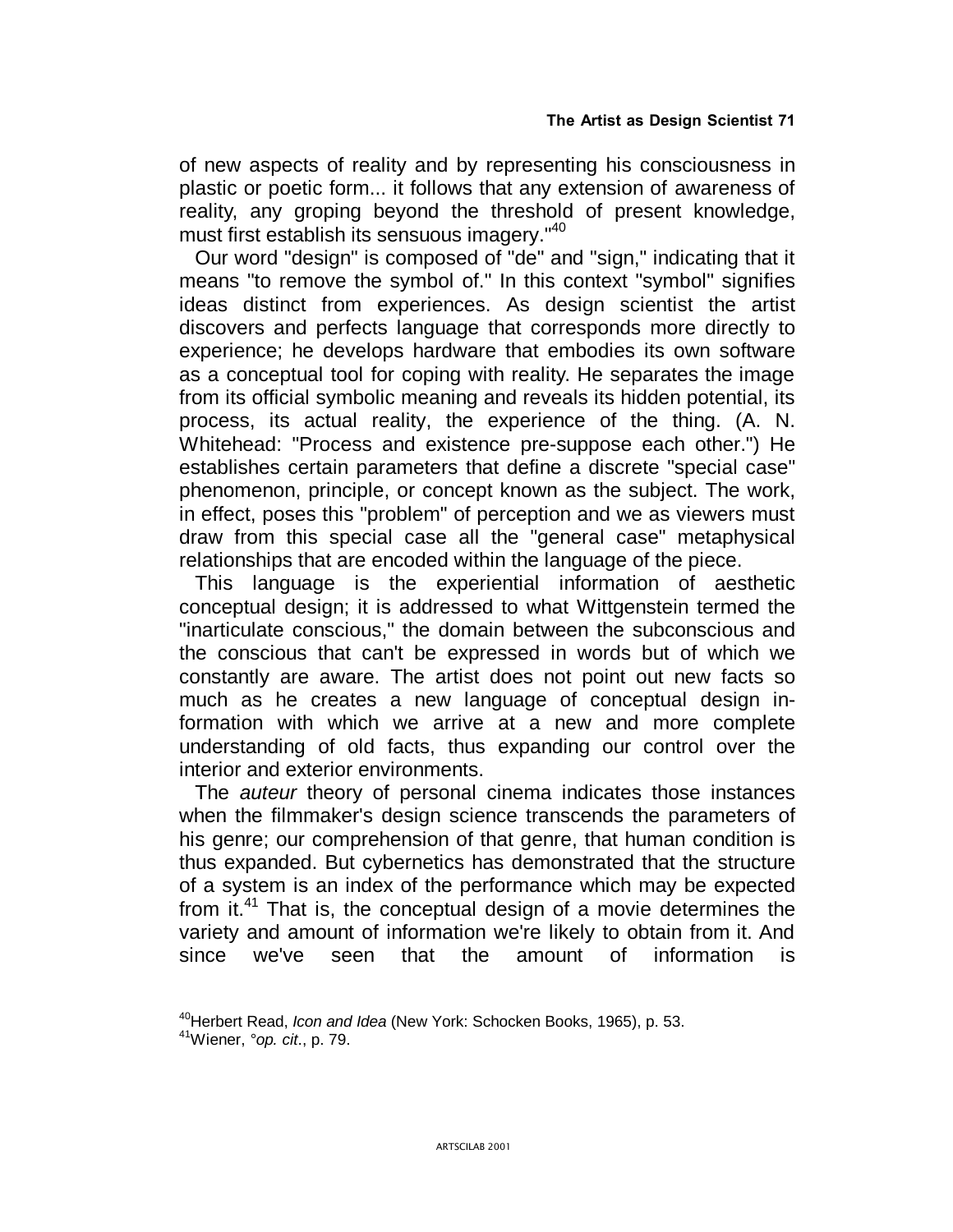directly proportional to the degree of available choices we can see that drama, story, and plot, which restrict choice, also restrict information. So the auteur is limited to developing new designs for old information, which we all know can be immensely enjoyable and instructive. There are no "new" ideas in *L'Avventura,* for example, but Antonioni voiced the inarticulate conscious of an entire generation through the conceptual and structural integrity of his transcendental design science, merging sense and symbol, form and content.

Rudolph Arnheim: "Perceiving achieves at the sensory level what in the realm of reasoning is known as understanding... eyesight is insight."<sup>42</sup> If we realize that insight means to see intuitively, we acknowledge that Arnheim's assertion is true only when ordinary vision— conditioned and enculturated by the most vulgar of environments— is liberated through aesthetic conceptual design information. Film is a way of seeing. We see through the filmmaker's eyes. If he's an artist we become artists along with him. If he's not, information tends toward misinformation.

The artist's intuitive sense of proportion corresponds to the phenomenon of absolute pitch in musicians and answers a fundamental need in comprehending what we apprehend. In the final analysis our aptitudes and our psychological balance are a result of our relation to images. The image precedes the idea in the development of consciousness: an infant doesn't think "green" when it looks at a blade of grass. It follows that the more "beautiful" the image the more beautiful our consciousness.

The design of commercial entertainment is neither a science nor an art; it answers only to the common taste, the accepted vision, for fear of disturbing the viewer's reaction to the formula. The viewer's taste is conditioned by a profit-motivated architecture, which has forgotten that a house is a machine to live in, a service environment. He leaves the theatre after three hours of redundancy and returns home to a symbol, not a natural environment in which beauty and functionality are one. Little wonder that praise is heaped on films whose imagery is on the level of calendar art. Global man stands on the moon casually regarding the entire spaceship earth in a glance,

<sup>42</sup>Rudolph Arnheim, *Art and Visual Perception* (Los Angeles, Calif.: University of California Press, 1954), p. 37.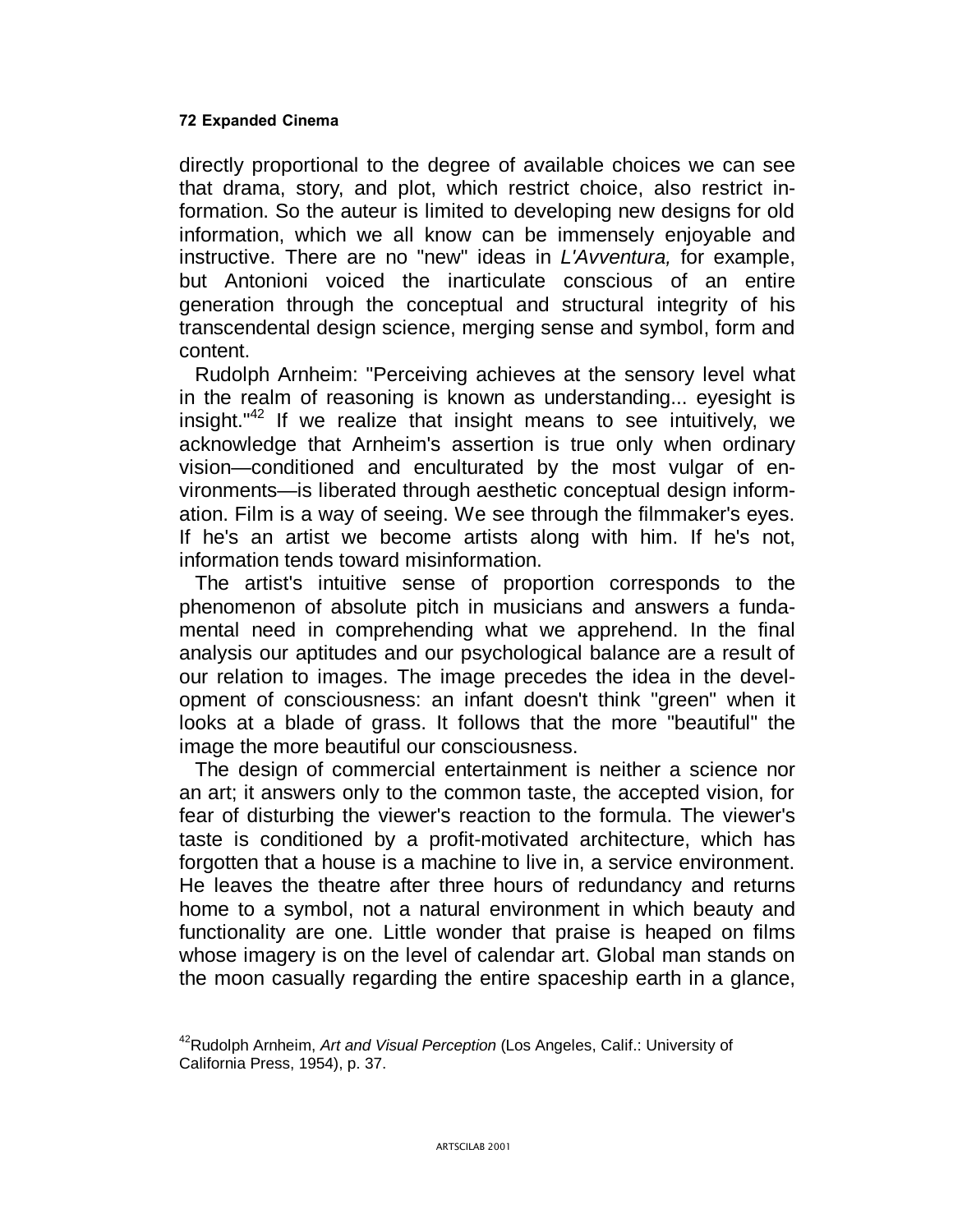yet humanity still is impressed that a rich Hollywood studio can lug its Panavision cameras over the Alps and come back with pretty pictures. "Surpassing visual majesty!" gasp the critics over A *Man and a Woman* or Dr. *Zhivago.* But with today's technology and unlimited wealth who couldn't compile a picturesque movie? In fact it's a disgrace when a film is not of surpassing visual majesty because there's a lot of that in our world. The new cinema, however, takes us to another world entirely. John Cage: "Where beauty ends is where the artist begins."